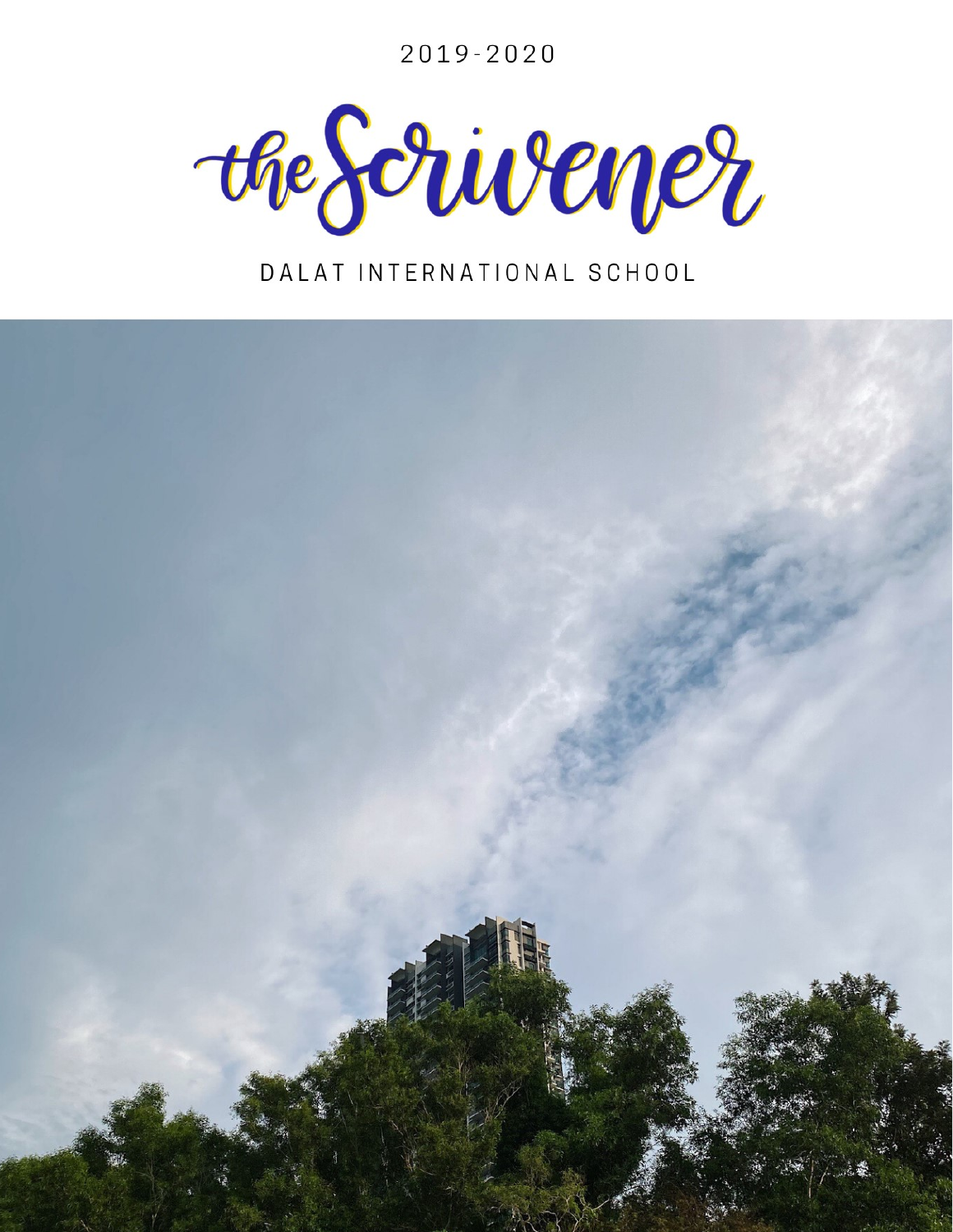## Foreword

This school year has been a wild one, to say the least. It's changed our perspectives, our mindsets, and the very way we live our lives. Back in the first semester, we thought that three days off from school because of the haze was mind -blowing and look at us now! But through the chaos and uncertainty of this past year, the Dalat community continued to express themselves in various ways.

All the way back in August, a small group of students started meeting on Friday afternoons with Mr. Hieber to write and discuss all sorts of things––both writing-related and not––and we decided that we wanted to give both students and teachers a place to share their writing. And so this magazine was born.

We want to thank everyone who was brave enough to send in their pieces for us to read through. We know how scary it is to share things that you've written, and we are incredibly honored to have gotten the chance to read through everyone's writing. We also want to thank everyone on this team who edited these pieces, showed up to meetings, and sat through a disturbing number of potato-related discussions. And finally, a big thank you to Mr. Hieber who has been supporting us from the start, gives us advice and guidance, and lets us hang out in his classroom after school. It's been a crazy year, but we did it!

We are proud to present the inaugural edition of *The Scrivener*.

–– The 2019-2020 Dalat Creative Writing Club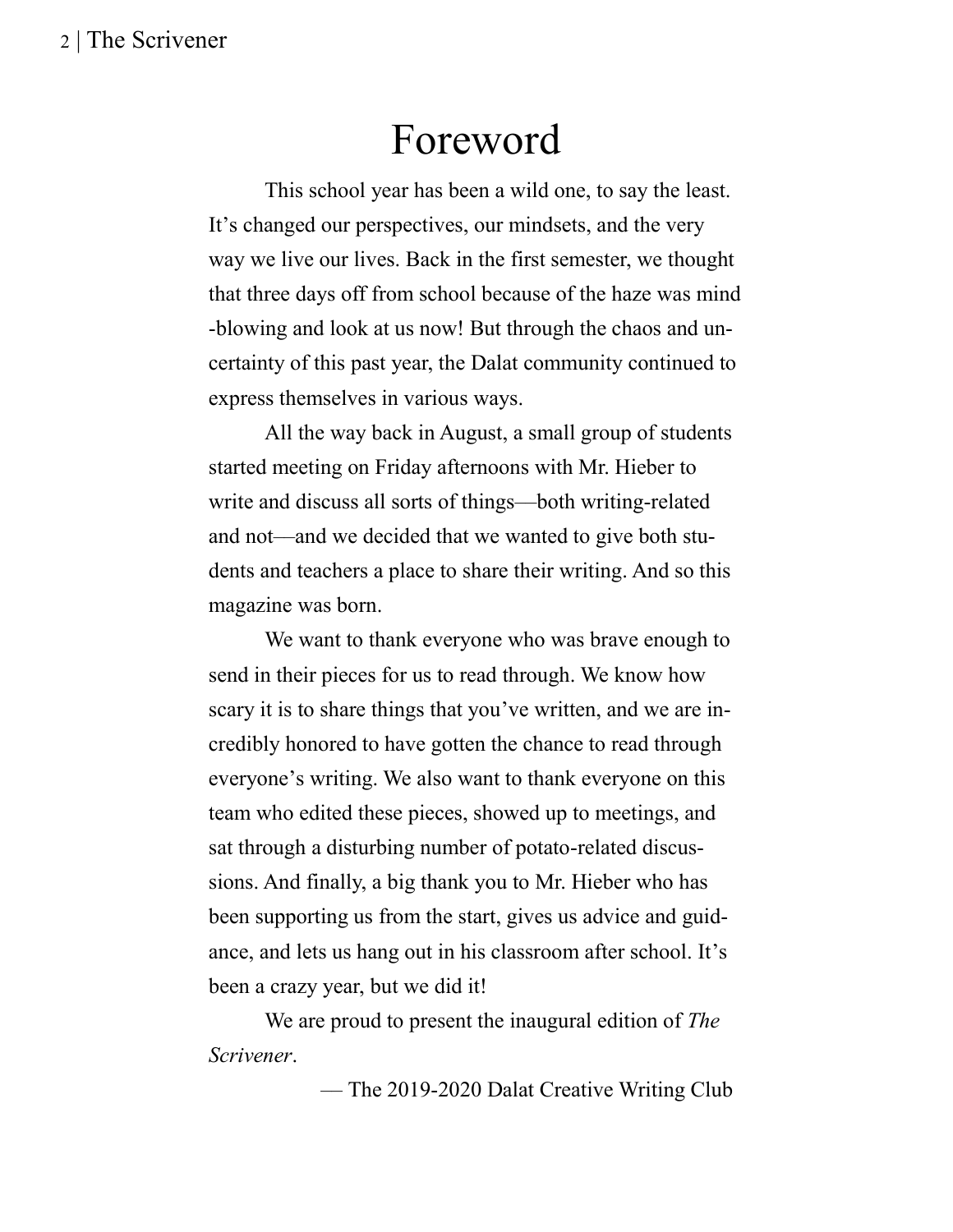# Table of Contents

| A Creator's Self-Portrait by Corinne Fraley ………. 12     |
|---------------------------------------------------------|
|                                                         |
|                                                         |
| Story of Poor Blind Beggar of Great Faith  27           |
|                                                         |
| The Potato Paragraph by Benjamin Hollon ············ 36 |
| The Day When Fate Departed by Ziyu Moey  37             |
| Ode to Koi & Pond by Jens Hieber (1997) 42              |
| She Had Them Too by Laviynia Menon ················ 43  |
|                                                         |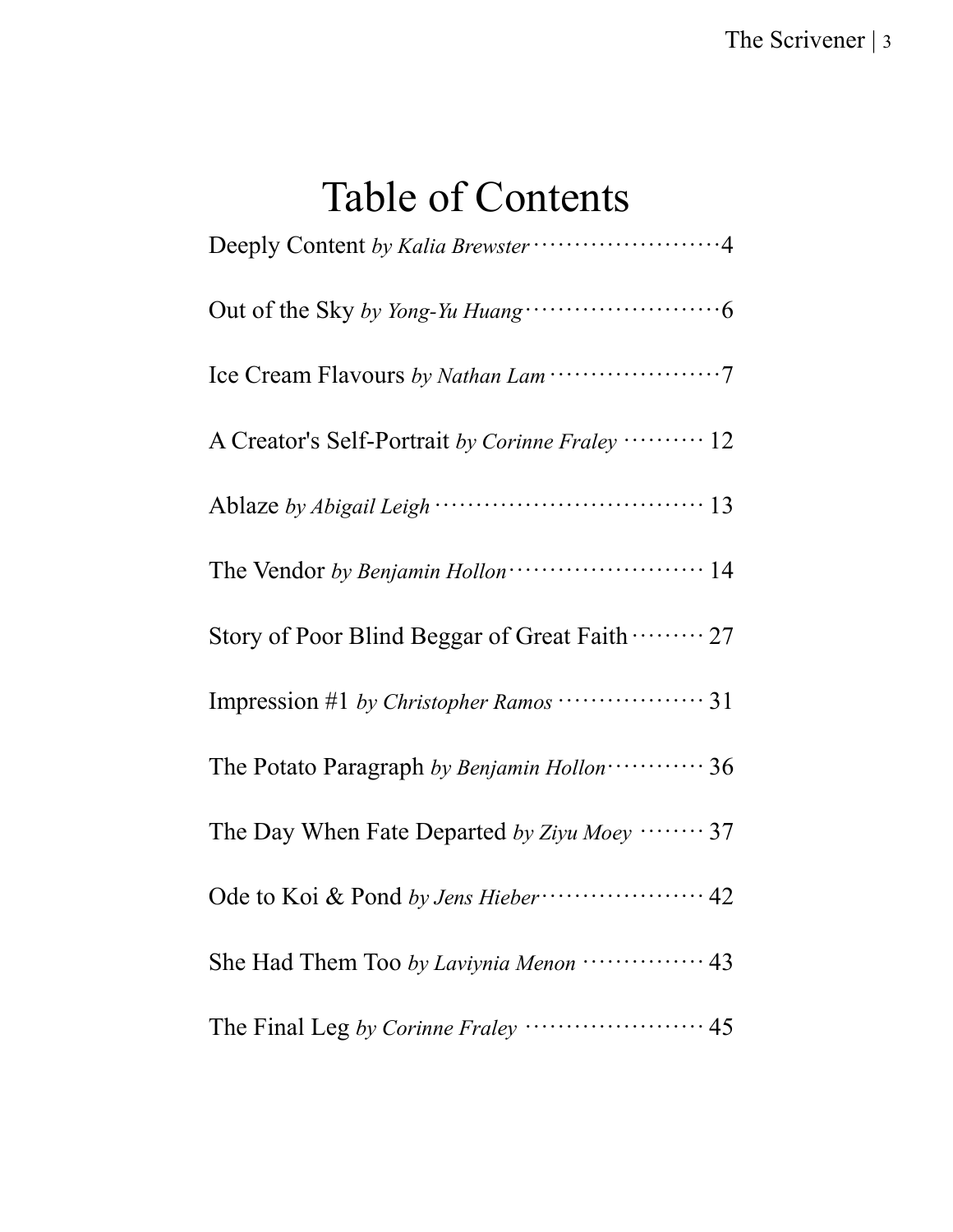### Deeply Content by Kalia Brewster

One evening, a happy family walked along the beach together. They all stood hand in hand along the shore. The little girl gazed up at her mother with bright eyes and a big smile on her face. She was content. Her mother lit up with joy when she saw that her daughter was content. She turned and smiled at the girl's father. He was looking up at the sky.

*Oh, how I wish I could fly!* thought the father as he looked longingly at the seagulls. *I would have all the freedom in the world if only I could fly.*

"If only," he sighed, returning his gaze to the sand as he walked along.

"If only…what?" asked the girl's mother, searching the father's face for an explanation.

He pointed to the sky.

"If only I could fly! Then I would truly be happy," he said, exasperated. The mother looked to the ground. She squeezed her daughter's hand quickly, trying to hide a disappointed frown.

Further ahead was a grove of palm trees. The wind blew through them and rustled their leaves. The trees whispered to themselves.

"Did you hear what he said," one tree scoffed.

"If only, if only, if only," another snickered.

"At least he isn't stuck in the ground. He has his own pair of legs to get him around," said another. "Honestly, if anyone should be complaining, it should be us. We have to sit here all day in the hot sun, providing those complainers with shade!"

They continued to whisper until the wind carried their voices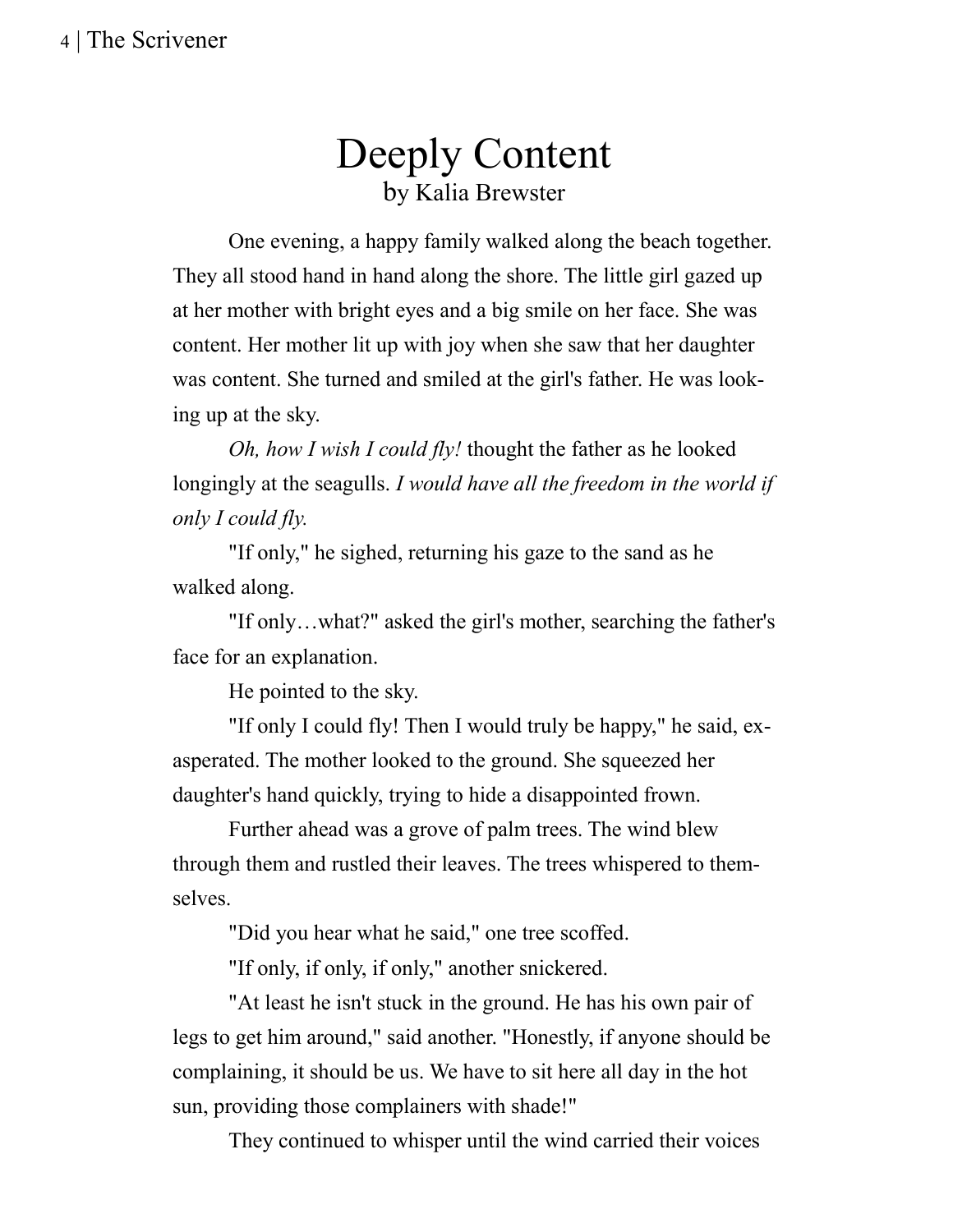to a little fern sitting deep in the jungle.

He thought to himself, *Why can't those trees be happy? They get to enjoy the breeze and the sunshine. On top of all that, they have a magnificent view of the ocean, whatever that may look like. I wish I could see the ocean, but I'm stuck in this dark jungle with no view and no breeze.* He sighed, and a shiver went down the little plant into the roots.

A rock deep under the surface felt this shiver. He was a quiet, content little rock.

*I can't wait to see what this day holds!* he thought to himself, for he had no idea the day was instead coming to a close. *I hope I can be a good foundation for the plants above me. I sure am comfy with all this soft soil around me, but I hope those plants up above aren't too cold. Aren't I lucky to have such a nice home.* He thought, and he thought, because all he could do was think. He didn't have legs to walk, or a gentle breeze to cool him down, or even air to breathe. But he was content. "Aren't I lucky to be a rock," he said at last.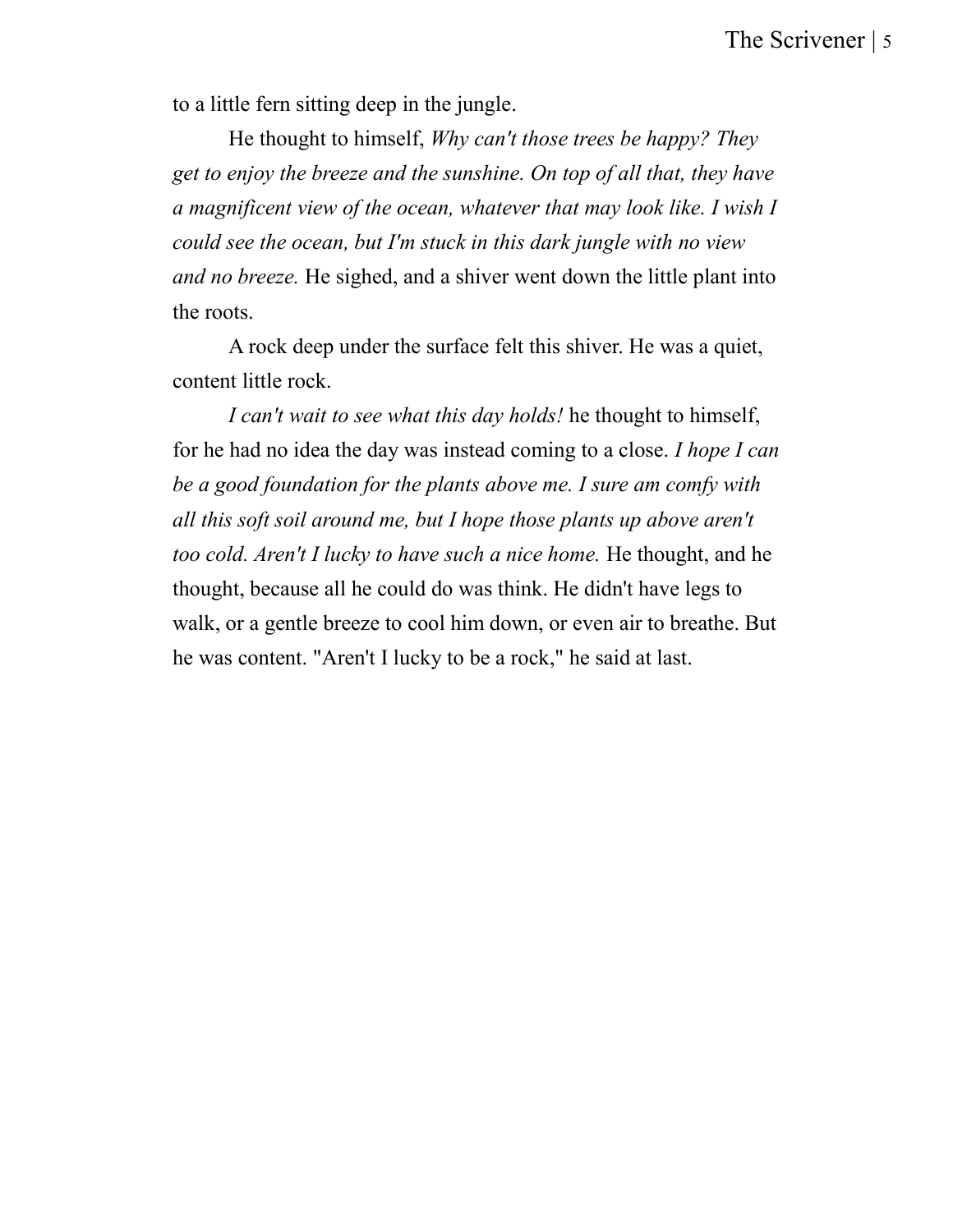# Out of the Sky

by Yong-Yu Huang

a month ago the moon fell out of the sky and now cows are lowing and jumping over broken bridges and stampeding paper lanterns crushed under-hoof into the streets. empty streets that should have been filled with bustling red scarves and feathered hats but are filled with the empty cries of a child, water in his lungs, because the loss of the moon took his parents and he is cursed now because he was born during the year of the empty sky, the year when the moon splintered and fiery comets tumbled down.

the moon fell out of the sky a month ago and there is no gravestone for it. my neighbor swore that it splintered into pieces and that night moondust rained over the fields. but that exists only in the eyes of those who saw the distant glimmer on the wind. all i see is that the stars are bright and closer than ever tonight.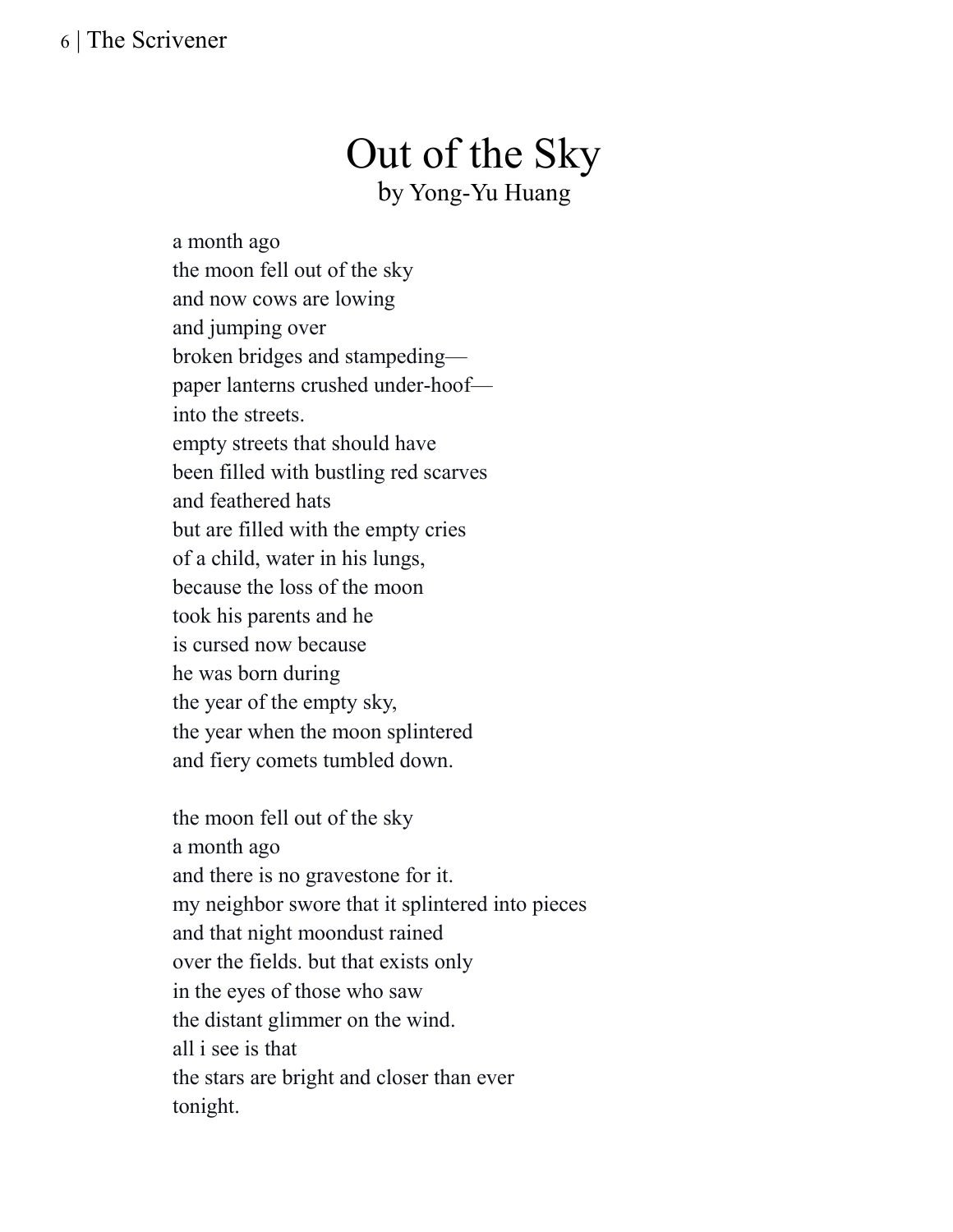### Ice Cream Flavours by Nathan Lam

If nostalgia was an ice cream flavour, what would it taste like? Sweet, like a smooth vanilla cone? Or slightly bitter, of smooth dark chocolate? Is it fruity and rich? Or is it creamy, with a plain but fresh flavour? Does it taste different for everyone? For you? For me? Do the memories hurt? Are they the pangs of a brain freeze? Is it chunky, similar to the rocky road it took to get here?

That was your dream, wasn't it? To become a professional ice cream taster. You would've done a fantastic job too, but you've given up now. Back then, you used to be so determined. You'd never give up on anything until you saw it through. Nobody in our neighbourhood would dare to stop you when you had that spark in your eyes. But it's gone out, and all I can see now are the dying embers of the fire you once had.

Nostalgia is bitter. It's full of old regrets you can never let go. Situations you wish you could've changed. Friends lost to the passing of time. Changes that shook us to our foundation. Things that you can never have again. I hate it sometimes.

You're so quiet now, and it's killing me inside. I think it's killing you too. Why can't you let me in? Why can't I comfort you like you did with me? I understand what it's like. I've felt it too. But you keep shutting me out. Did you forget what we used to be? We were bestest buddies, and bestest buddies stick together forever, right?

It's hard, isn't it? Going through every day knowing he isn't here. The messy piles in his room. The tangled controllers in the living room. The snacks he never got to finish. It makes sense why you've been avoiding me. Why would you want to see a friend, when all he reminds you of is your memories with your brother.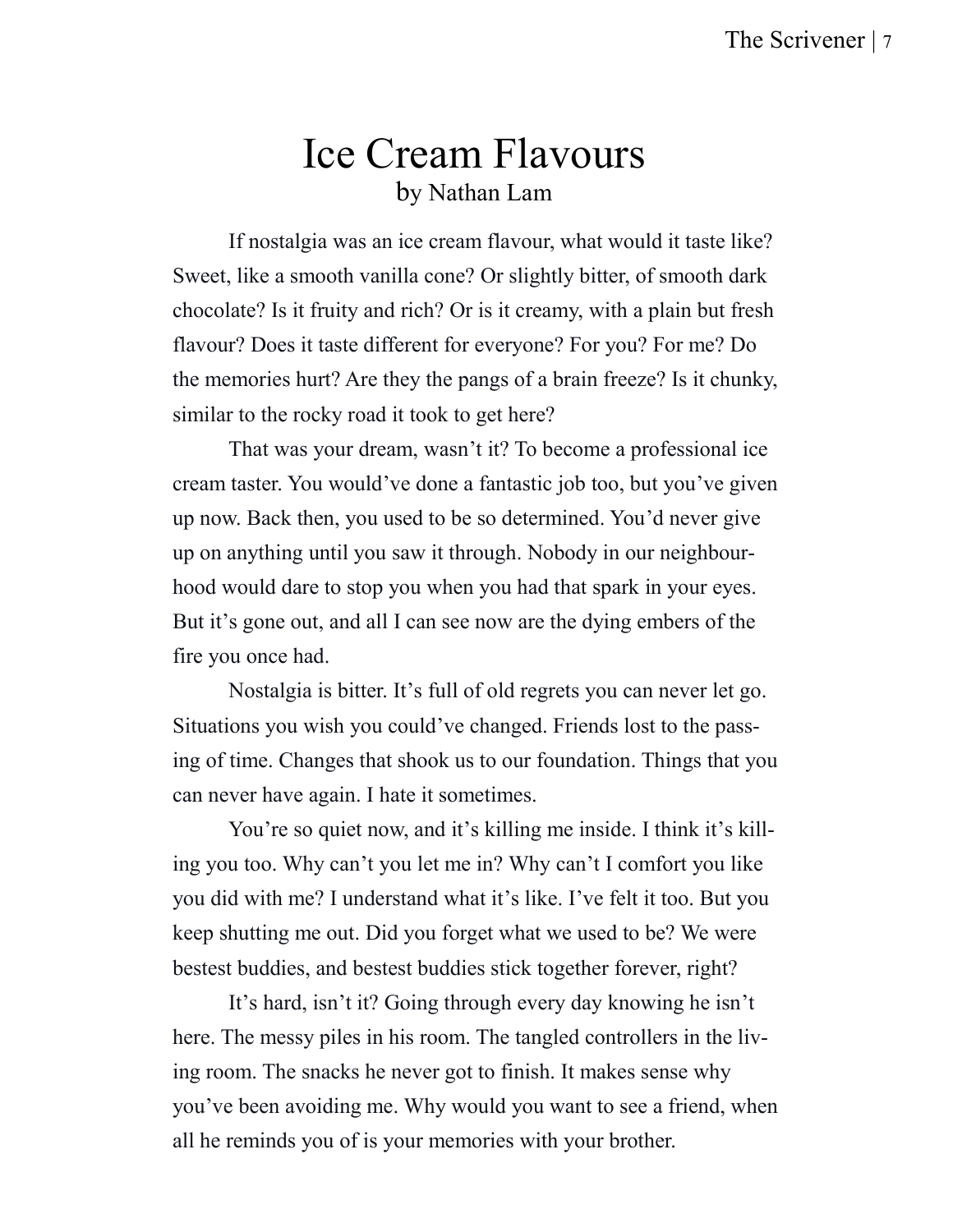He used to take us to the best ice cream places. You'd always get a new flavour, and I would stick to chocolate. You didn't really like it, saying it was too bitter. He would never get anything, and instead, would sit with us, making us crack up with the jokes he made. Those are my favourite memories. I'm guessing they were yours too.

Is that why you don't eat ice cream anymore? Was it why you gave up on trying all the flavours in the world? Was it the reason you gave up on your dreams? You lost hope when he died. So did I. And instead of going through it together, you drifted away from me. You chose to be alone, even when no one else was there to help. That hurt me more than you would think, but I let you go. You needed some time apart.

In the beginning, everyone was sympathetic, pitying you. But then they began talking behind your back. When is she going to move on? It's been two months now. She needs to realize that brooding isn't going to help. And slowly, over time, they started shouting. Yelling at you for not trying hard enough, refusing to accept the truth. They never got it, but I do. There is nobody in the world who gets it more than I do. We grew up together. Shared our victories, our defeats. We didn't care if we lost to each other, as long as one of us won. But you don't care anymore. I still do.

I know you were looking for someone who could help. And I tried, so hard. But no one else did, and it was hard to keep the both of us afloat. You gave up, like how everyone else had. But I held on. It's so pointless for a finch to try and carry the burden of the world upon its wings, but I was never reasonable. I would've held up the sky for you, and I knew that once, you would've carried it for me.

I know you hate people sometimes. They judge you for not forgetting, not moving on, but they never wonder why. You're wrong, but only because they say so. I understand why you hate them. But some days, the weight feels too heavy to carry, and I want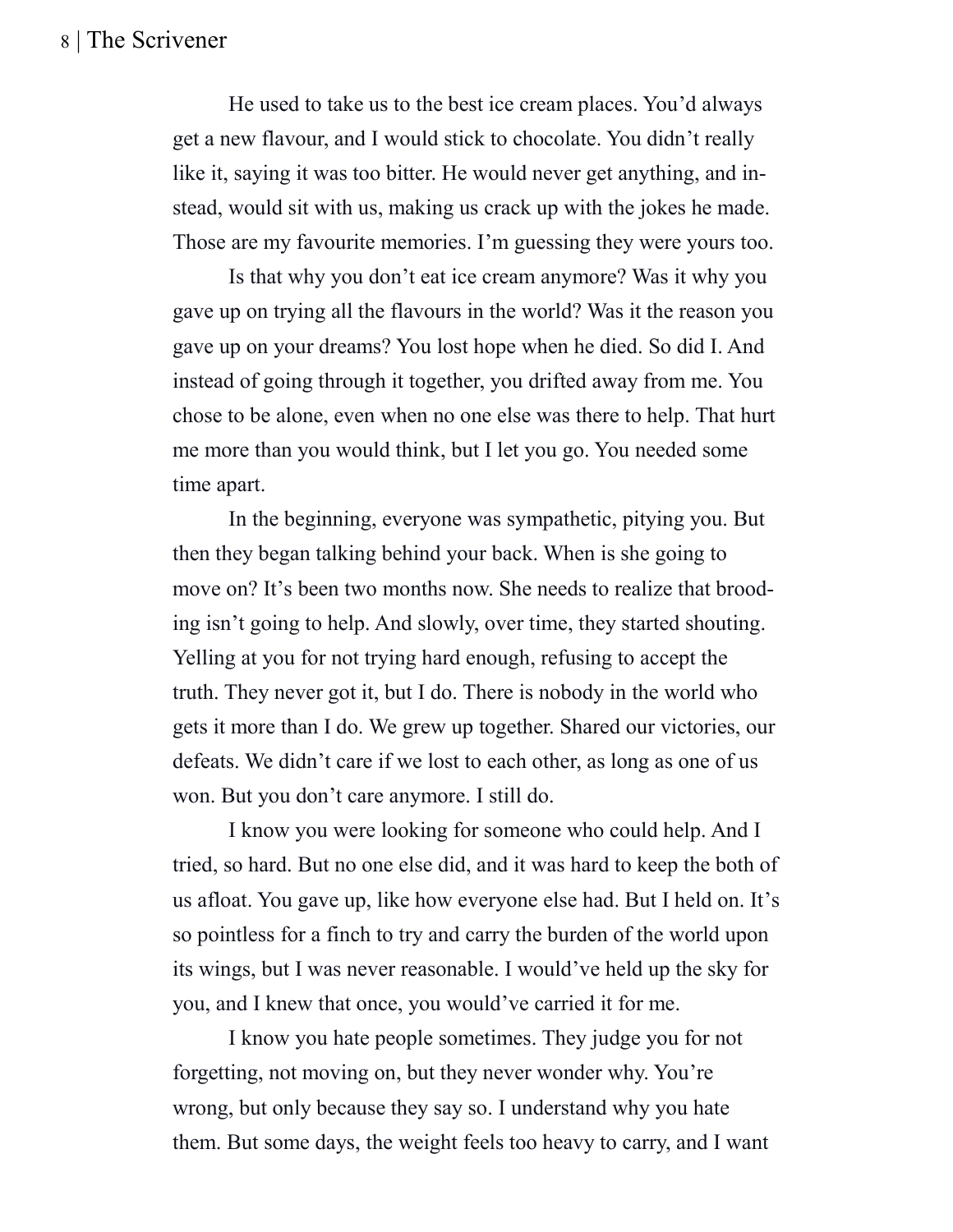to scream at you too. I want you to help me like I'm helping you. Broken people shouldn't be the ones to comfort others. But then I remember, and suddenly, I lose my voice. You're broken too. You don't deserve this. Not after everything that happened to you.

It still hurts. You abandoned me, even when I didn't. I'm still here, by your side, but you aren't by mine. Did you forget what I went through? Or did I fool you, like I fooled everyone else? Bestest buddies don't lie to each other. But I did. Just because I needed to be strong. Just because you needed me to be strong. It would've hurt you so much to see me broken like that. Your childhood friend shattered by a freak accident. You invested so much in me, and I couldn't let it go to waste.

I was so quiet eleven years ago. I would go for months without speaking, just reading my books. But then we moved, and our new neighbours had a girl my age who, for some reason, wanted to be friends with me. You were my first friend, and you taught me that there is a world out there that's worth putting down a book.

Bestest buddies stick together forever. Bestest buddies don't lie to each other. Bestest buddies are winners together or losers together. Bestest buddies help each other, no matter what. Bestest buddies always share. Bestest buddies are bestest buddies forever and ever and ever. Bestest buddies always help each other.

For all the ice cream you ate, you never had a favourite flavour, did you? Never could decide which one was the best. You've always admired chaos and change. I preferred stability. I wanted to be able to base my life on things that stayed. I guess that's why my life came apart so quickly.

You're not the only one who lost someone, you know? It hurts, knowing that you'll wake up every day, missing something that can never be there. I loved her. You did too. Everyone did. She was always kind, no matter what the circumstances. The first time you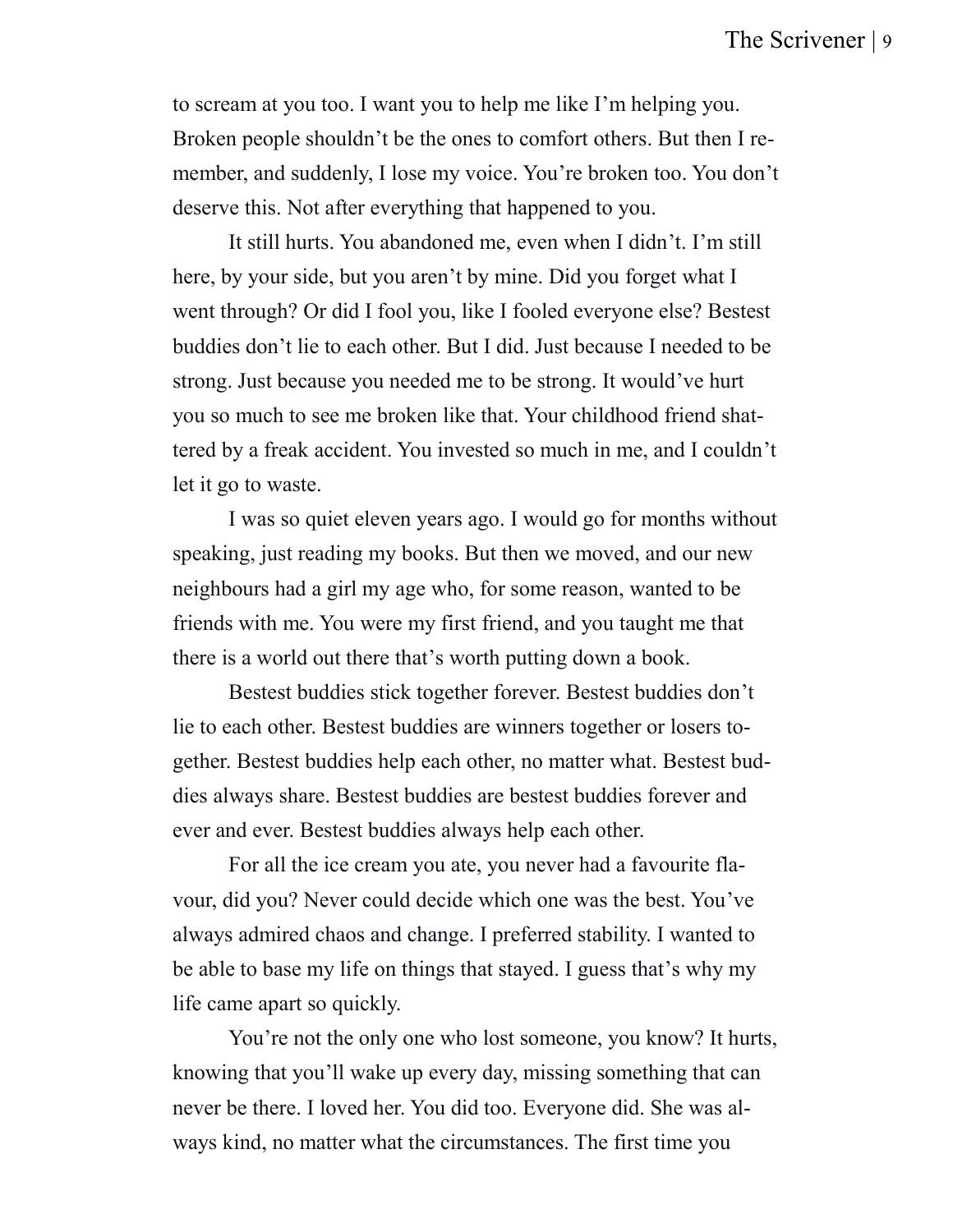came over, we had nothing planned. But somehow, she managed to whip up a feast for our first guest. She knew I needed a friend, and she knew you were the best choice for me.

You compared her to vanilla ice cream, seemingly plain and simple, but beautifully creamy and sweet. I thought she was a songbird – small and inconsequential, but with a song that was for everyone. A song of healing, and of hope. A song of a family, of love. Of Home.

I miss her so much. She was beautiful. An angel who had not fallen, but descended to this world. She always knew what to say or what to do. Now that she's gone, none of us has any real purpose or goal anymore. And now, nobody comes into my room each night and gives me a hug. Nobody makes homemade chicken soup when I'm sick. Nobody takes us out on a fancy dinner when I ace a test. I wouldn't be able to take another loss. But Fate plays us in cruel ways.

Your brother was the feather that broke this camel's back. I lost another anchor point in my life. But you – you were devastated. Things were beginning to unravel, and I had no idea what to do. I looked to you, but you had closed off. You were hurting, and I put aside my pain to help you. You were supposed to be the strong one out of the two of us. Guess things have changed.

But this might be enough to help you. To make you see things differently. Maybe you can pick yourself up and start looking at the future. And, for a turn, help me instead. It's selfish, I know, but I can't bear the strain for much longer, and when I collapse, there's nothing else that can save you. So please, wake up. I don't want to lose anyone else. I can't lose any more anchor points.

Do you ever wonder if this world is just a waiting room? A place for us to stop and rest our wings before flying on? Before flying home? I do. I hope it's true. I hope that we can see them again,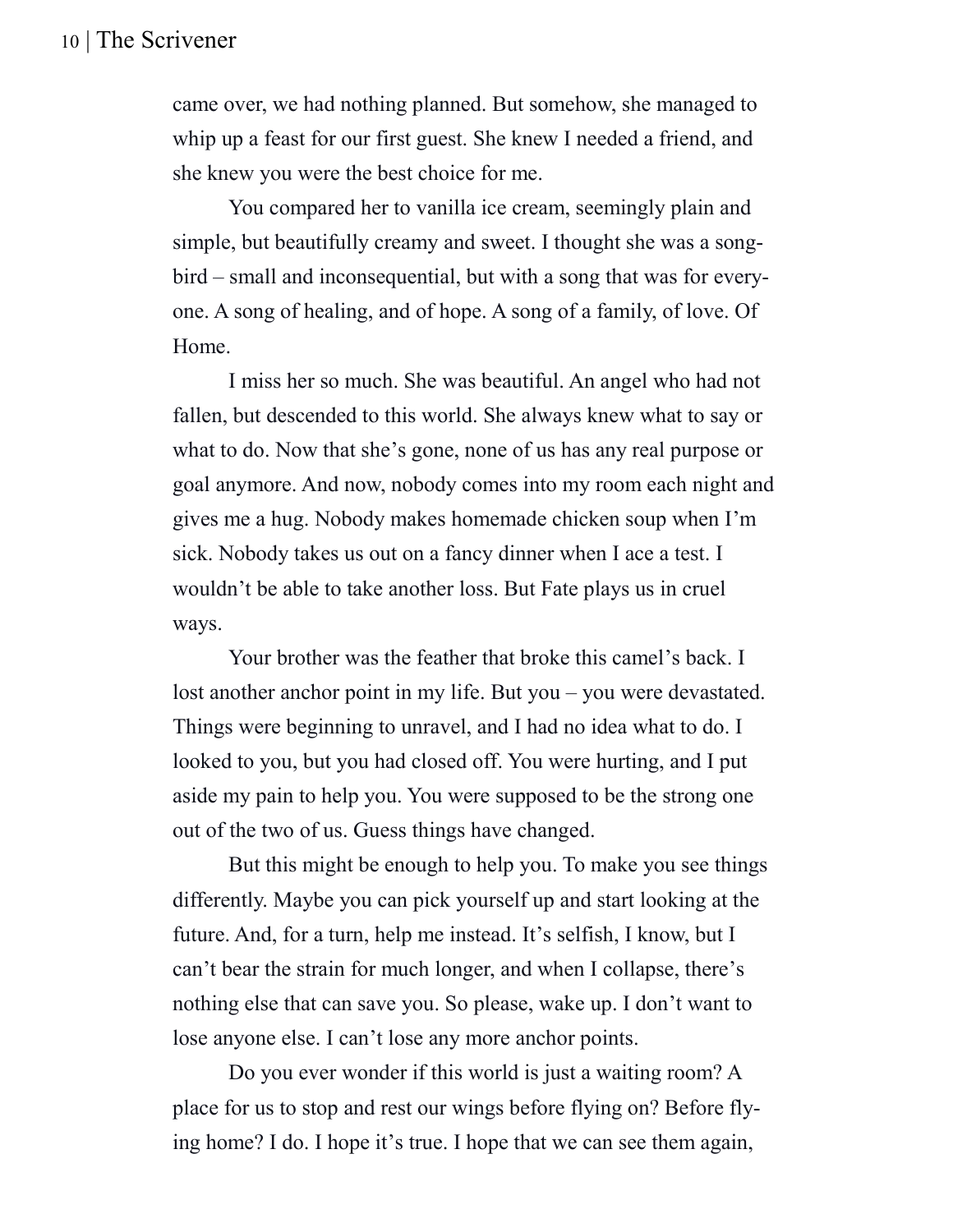one day. You wouldn't like nostalgia ice cream. There would be too many bitter memories to recall. But I do. For me, it's always been bittersweet. I draw strength from the past – memories that hurt the most, but also the ones I treasure above all else. The memories of you – abandoning me, becoming silent. But I remember us as well, the recollection of our time together – of the bestest buddies. Because beneath the bitterness of regret is the sweet taste of hope, and that is always worth fighting for. Always.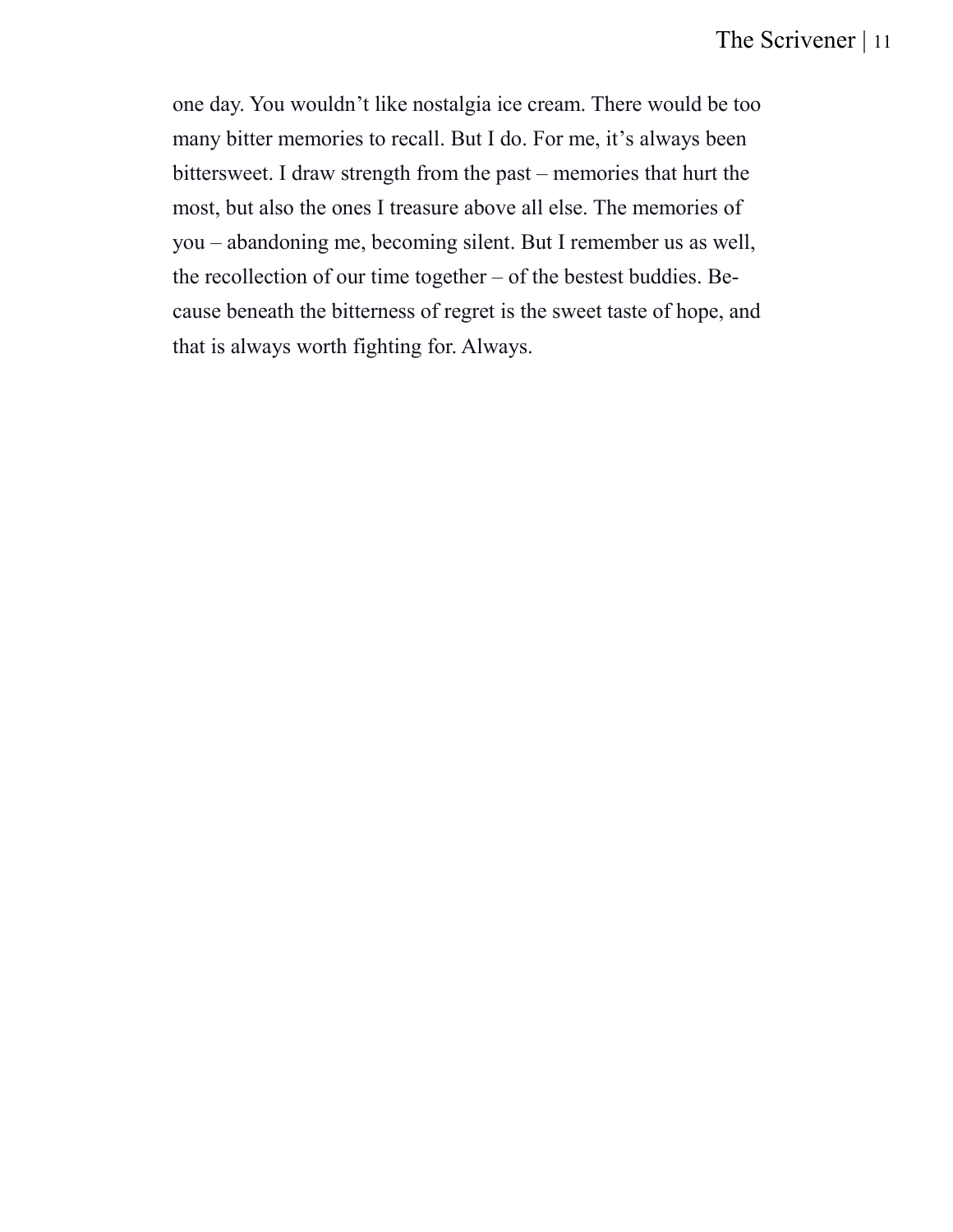# A Creator's Self-Portrait

by Corinne Fraley

Puffs of interloping clouds With dashes and a smidge Of white cotton threads tangled in darling light baby blue.

> Sun poking through a peephole, Skipping over sand Rays gliding across watery patches.

New clouds separate in gold and creates streaks Painting the sky in conscious glory.

Humming, cooing, tweeting, whistling, The birds conduct their own ensemble.

Dazed Morning Glories peeled back their petals, And dreamily stretched open in the full bath of light.

So yes in all this majesty, It's clear to me that the Lord is good, And also dabbles in the arts from time to time.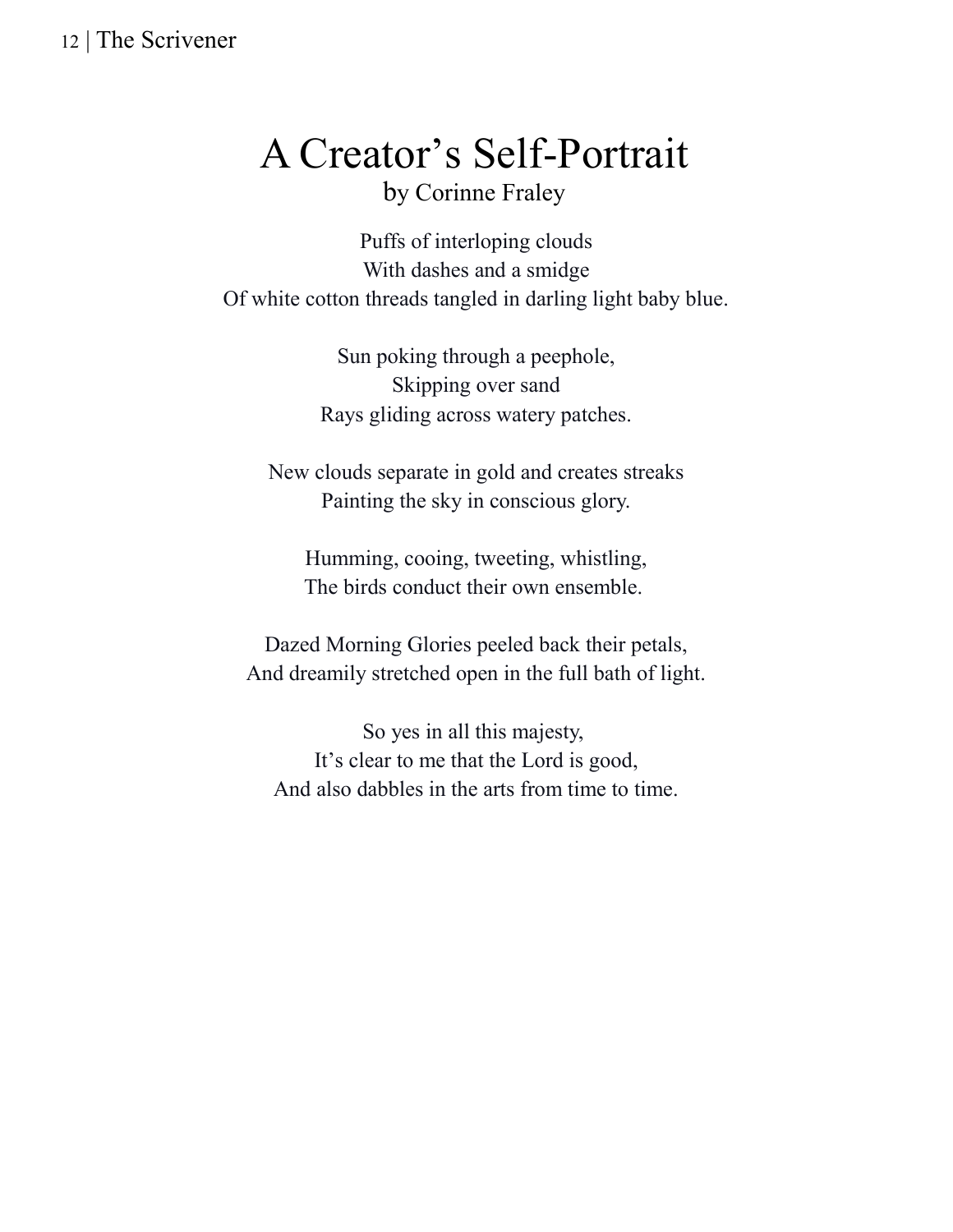### Ablaze by Abigail Leigh

The door's open Feel free to come in

The world's going crazy out there The sirens keep wailing "Will we ever learn?" Everyone's hurling accusations and screaming at their former friends So caught up in drawing the line between us and them

No point in just standing out in the cold Don't argue with me. Leave your shoes at the door

You carry a torch and I wouldn't dare try to take it away But your fire's burning low, dear. one more disappointment another missed hour of sleep Plunged into such darkness that you can't see your feet It's a lot easier to keep marching, when you can see what's a few steps ahead So come in for a moment You need a rest, and I've a spare bed. Off waging everybody's war, but when it comes to you, seems like you couldn't care less. Taking on everything, You've forgotten you have needs, just like the rest. Stop for a bit please and just breathe. There's less you can do when you've been brought to your knees.

No, it doesn't make you any less of a fighter to pause, If only, to rekindle your fire and keep marching on.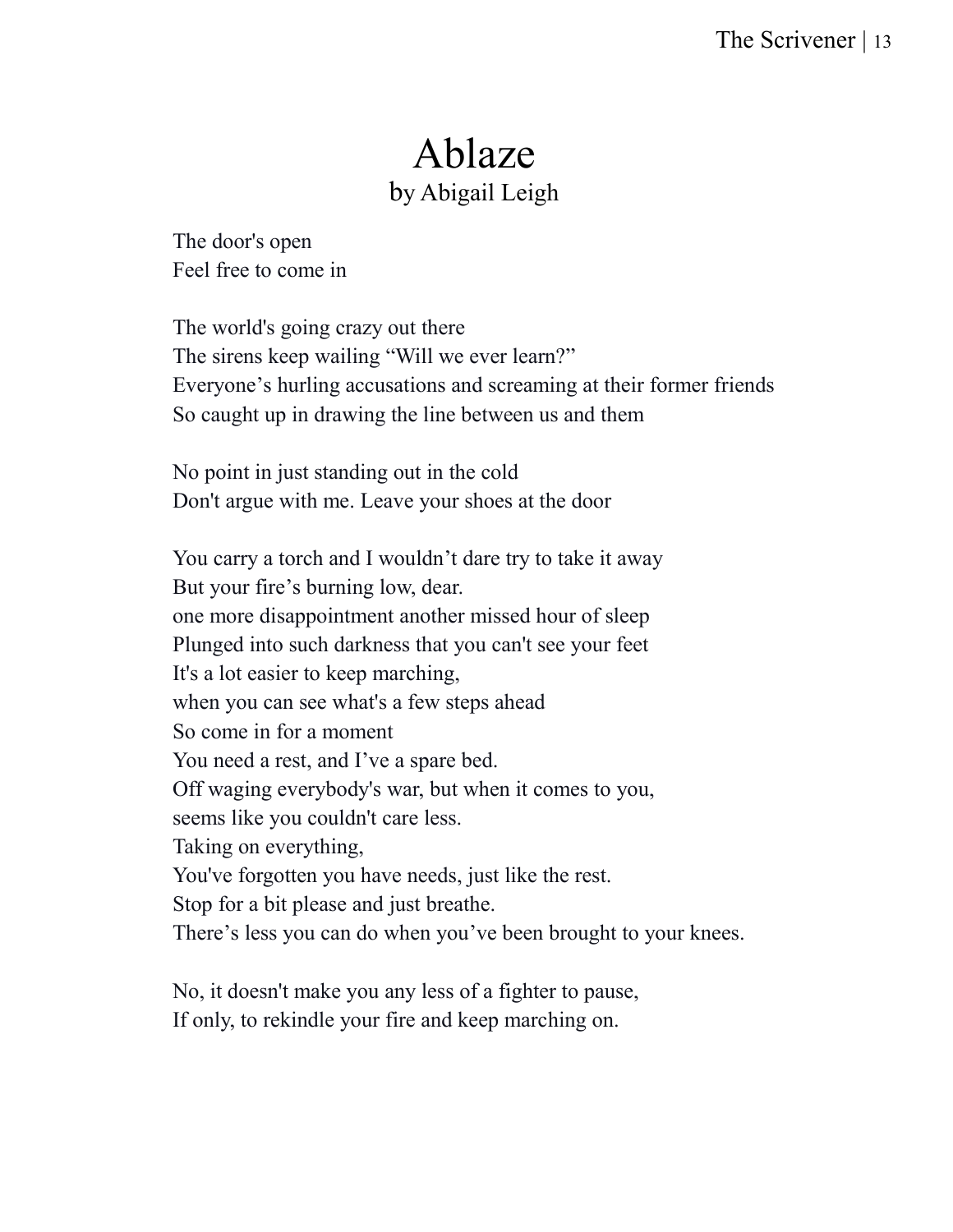### The Vendor by Benjamin Hollon

"Crickolate, Coptorn!" the Vendor cried. His dry and husky voice hissed over the hot Martian sands.

The Vendor wandered on, his voice continuing unceasingly. "Crickolate," he cried again, "Coptorn!"

On all sides of the Vendor scores of Martians walked silently, their faces cold and impassable as they walked by him without speaking or even sparing the poor Vendor a glance.

"Crickolate?" he pleaded with the moving statues. "Coptorn? It's delicious and very cheap, worth the price!"

The Martians bustled past him, taking no notice. Each Martian was talking to an unseen listener, listening to an invisible speaker, seeing sights and smelling smells that simply weren't there.

The Vendor, seeing the relentlessness of the crowd, walked over to a small bench and sat down to rest his tired feet. He let a sigh hiss from between his lips as he passed a hand through the black mop of hair that he shared with the other Martians.

As he rested, he nibbled on a square of Crickolate from his tray, his tongue tasting the bitter flavor of despair. The bittersweet of the Crickolate and the piquant aftertaste of the Coptorn, while satisfying the gnawing pains in his stomach, brought to mind the painful memory of his lowly station, his endless purgatory for the crime of being an outsider. They reminded him that he was alone, terribly alone, even among the hosts of others.

He thought of the crowd and their cold, unfeeling reactions or nonreactions—to him. It was all the fault of the Personal Enhancement Centers, he thought bitterly.

Personal Enhancement Centers, or PECs, as the Big Compa-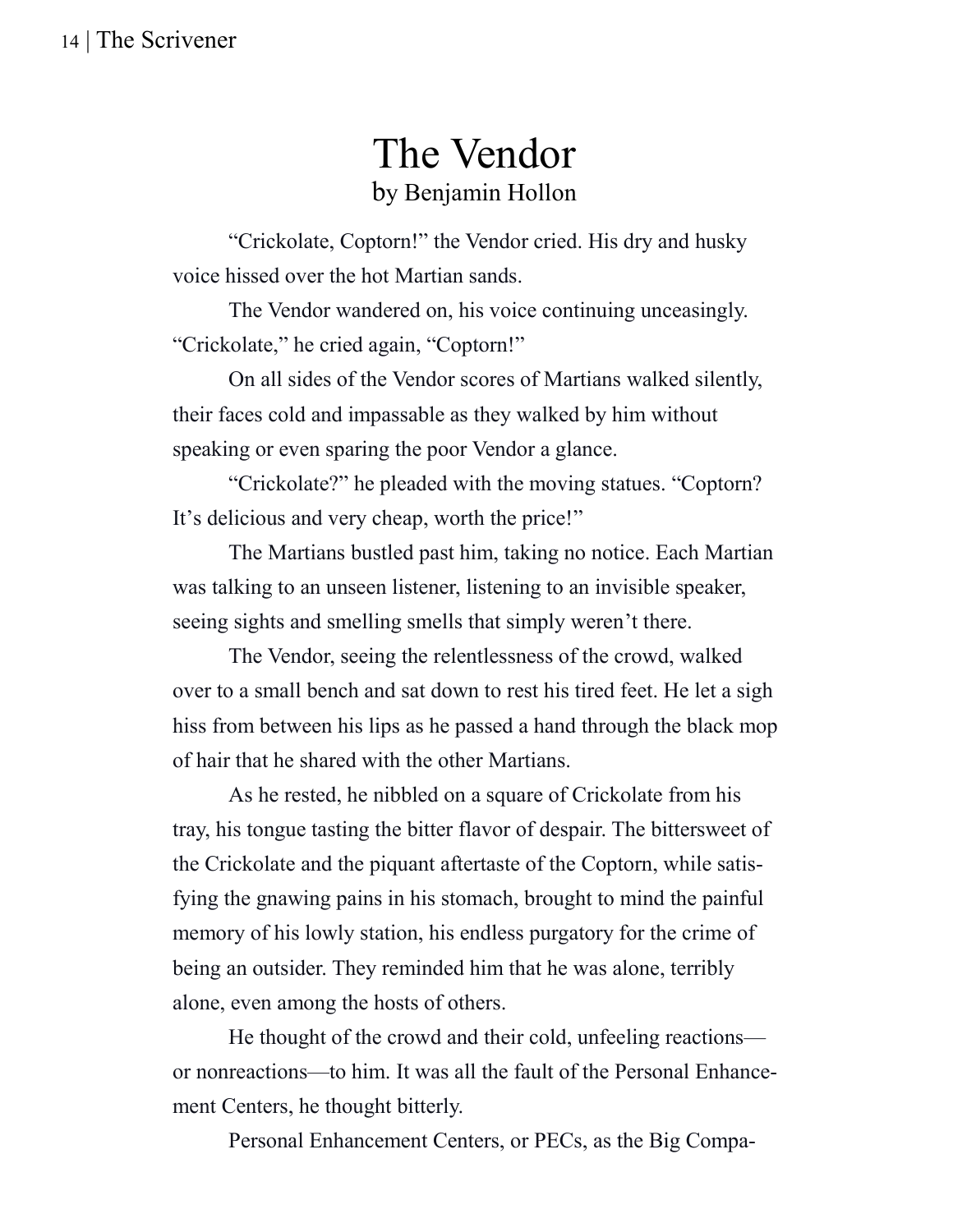nies called them, were not only the latest and greatest advancement of technology but were likely to be the last advancement of technology. Nothing more was needed. The PECs solved all of the world's problems: hunger, thirst, poverty, and even the lack of happiness. The one Martian instinct the PEC couldn't satisfy was restlessness. The Martians now took to the sandy streets in hordes, not because they had somewhere to go, but because they longed to.

The PEC was the logical conclusion of all the advancements that had taken place in the last few centuries. It was the final installment in the series of inventions which sought to satisfy the Martian's want to retreat into Himself, his growing independence from everyone around him.

First came the Book, allowing a temporary retreat from those around him. The Book was a healthy way in which one could take a break from the interactions one was subject to in the Real World.

But Martians, tasting the pleasure of the Book, wanted more. Next came the Screen, where the stories in the Book could come to life without the bother of having to think. A Martian could lie on the couch, another invention made to shield one from the troubles of the Real World, for hours, staring at the Screen in front of him.

But then, thought the Martian, why should I be able to retreat into Myself only from my home? I will take the Screen with me everywhere I go. I will carry a door to Myself in case I should ever become tired of Real Life while on the go.

And so the Martians became slaves to the Screen. One could go nowhere without seeing Martians with their Screens out. Every Martian retreated more and more into the realm of Myself.

It didn't stop. Martians spoke of the need for Progress, and improved their retreat to no end, with earpieces so they could listen as the meaningless phrases were whispered to them and more portable Screens that could be used in even more ways.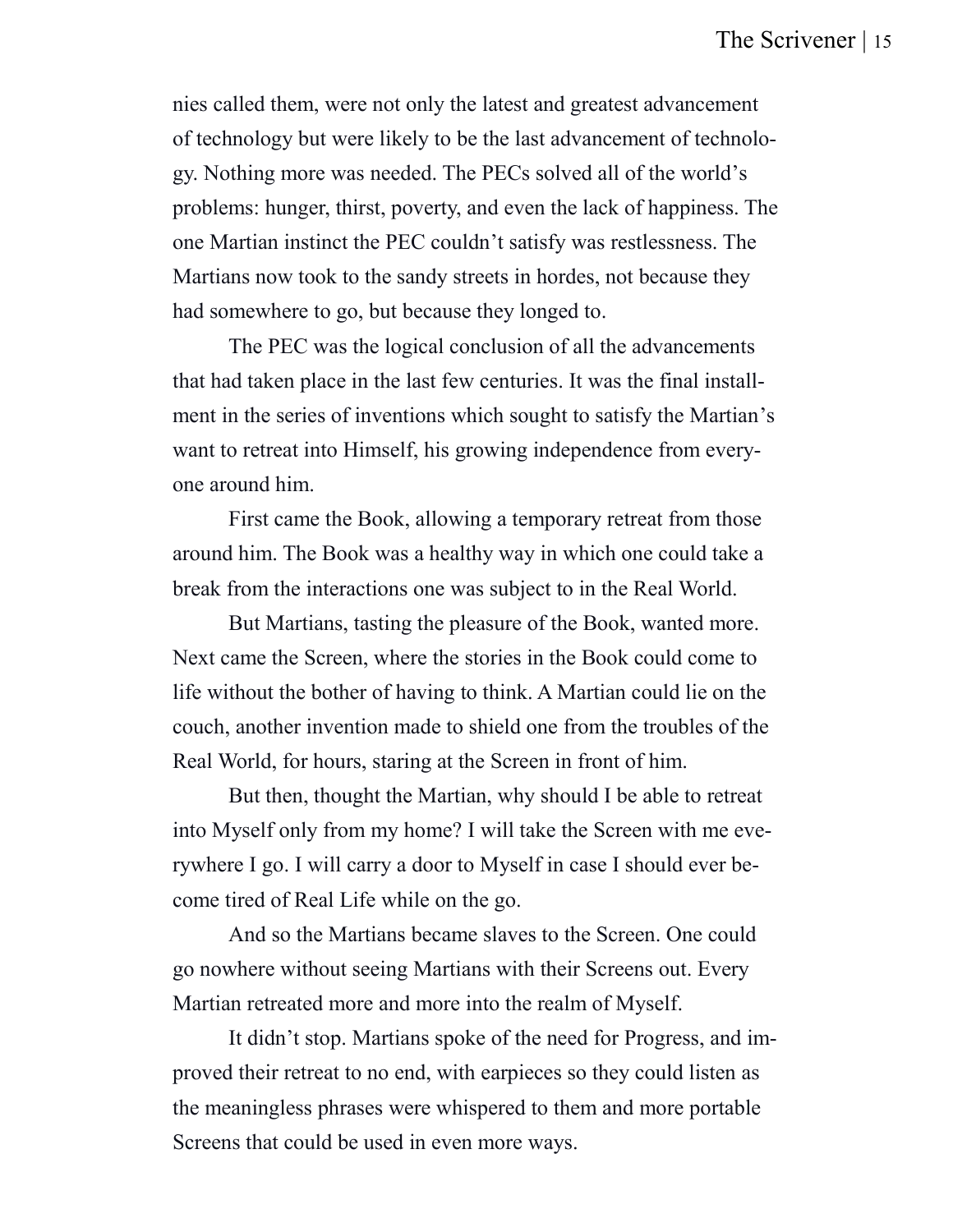And then came the PEC. It came in the name of Progress, and yet it came to end all Progress. How can you improve Perfection? All previous inventions had merely offered relief for the senses. The PEC went to the core of the issue and changed the senses. The PEC, an implant in a Martian's brain, could read and change all senses before they were processed by the Martian.

All previous inventions had been building up a Dream that Martians could retreat into, but a distinction between the Dream and Real Life had always been present. The PEC had broken through this barrier, torn it to pieces, and sent it fleeing for its life.

Now what you saw didn't have to be what your eyes saw. The PEC could change it, make you see your friend when he wasn't really there, or see stories unfold around you in such a real way that Martians began to confuse the Dream with Real Life.

Now what you tasted didn't have to be what your tongue tasted. With the help of the PEC, a plate of the Martian sand could now taste like a gourmet meal. A watery gruel could taste like steak and mashed potatoes. Even hunger did not have to be felt any longer. A Martian could choose to be hungry or not to be hungry as his fancy tickled him. If he did not eat, he would die, but he wouldn't care if he died because he wouldn't know he was dying until he was dead.

Neither did the Martian continue having to hear what his ears heard. Now he could hear the voices of his friends speaking to him as he went about his day.

Nor did his mouth have to speak, for the PEC could read what he thought and transmit it directly to the listener's PEC. Why go to all the trouble of making your lips move when one can simply think? Many still chose to speak, out of the force of Habit, but it was an unnecessary extravagance. In fact, most of what the Martians did were now unnecessary extravagances, mere formalities that time would be able to dispel.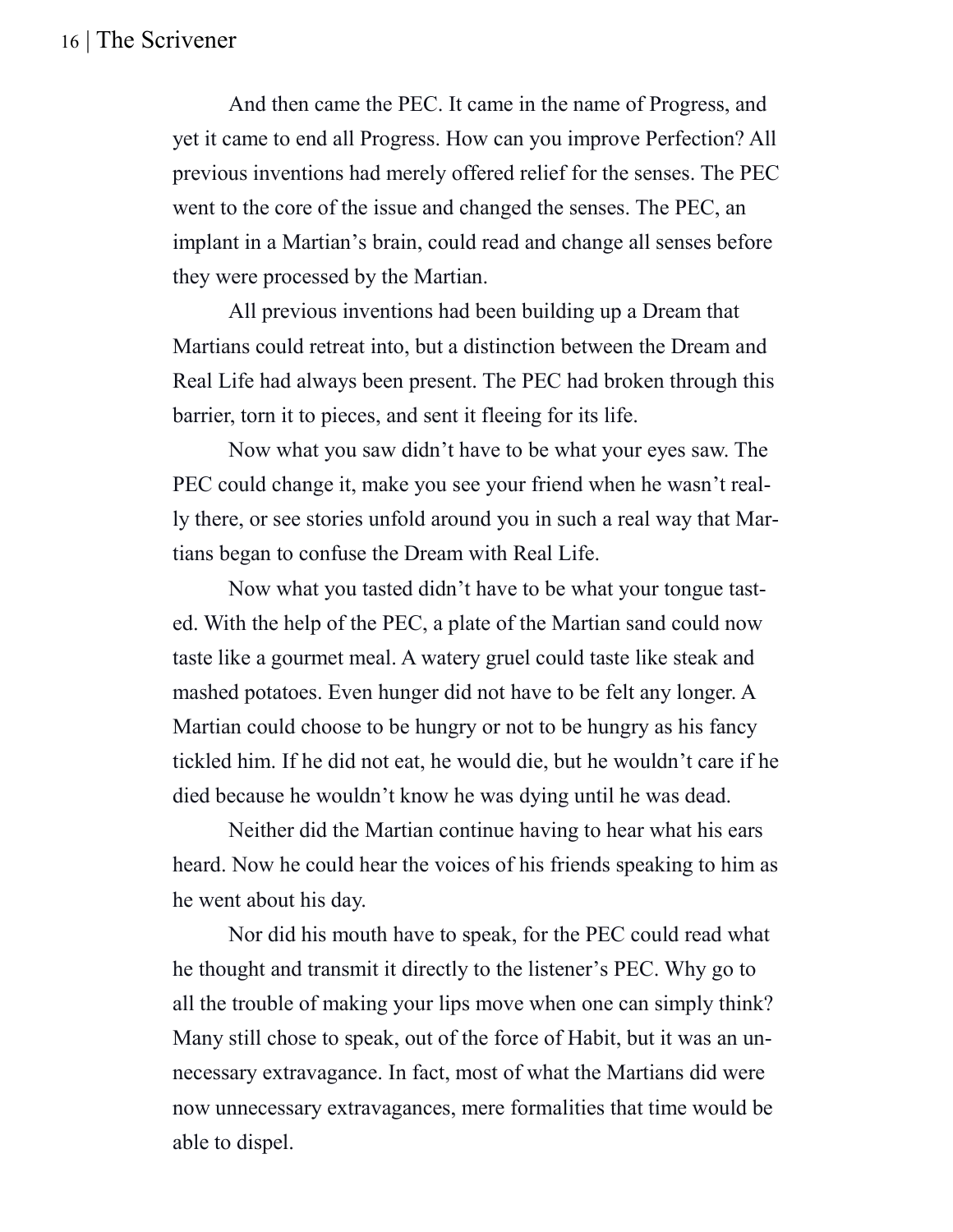Some had resisted this Improvement, this Change to end all Changes. They had argued that it would give the Big Companies too much control. But really, how could the Big Companies control through the PECs when they used them?

Some were afraid that there would be no Real Life left. They were right. But why mourn for Real Life when you could have your own Fake Life that could unfold in whatever wonderful way you wished?

Even knowing of all the marvelous benefits of the PECs, a few stubborn Martians did refuse to use them. After a few months, however, they changed their minds. It wasn't that they lost their fear of Progress, but that they were afraid of being left out. Everyone else was using these marvelous PECs. In Real Life, there was no one left to talk to, to enjoy life with. What more was left in Real Life? There was nothing left to mourn for when one obtained a PEC.

Then why, one might ask, does the Vendor still wander around alone in Real Life? Why doesn't he have a PEC?

A few, a very small few, didn't get PECs, not because they didn't want them, but because they couldn't afford them. The Vendor was one of these. He wandered around, searching unceasingly for someone who would buy his snacks, hoping to save up enough money to one day buy a PEC and retreat from the nightmare of Real Life into the Dream.

For the PEC had not only been the end of Progress but the destruction of past Progress. The PEC served all needs. There was no longer any need for Restaurants, Stores, or any Entertainment apart from the PEC. A lone wanderer without a PEC had nothing. Nowhere to eat or buy food, no one to talk to, and nothing to distract him from harsh Reality.

And it was just so that the Vendor wandered. He had nowhere to lay his head at night, but would lie on one of the sandy dunes and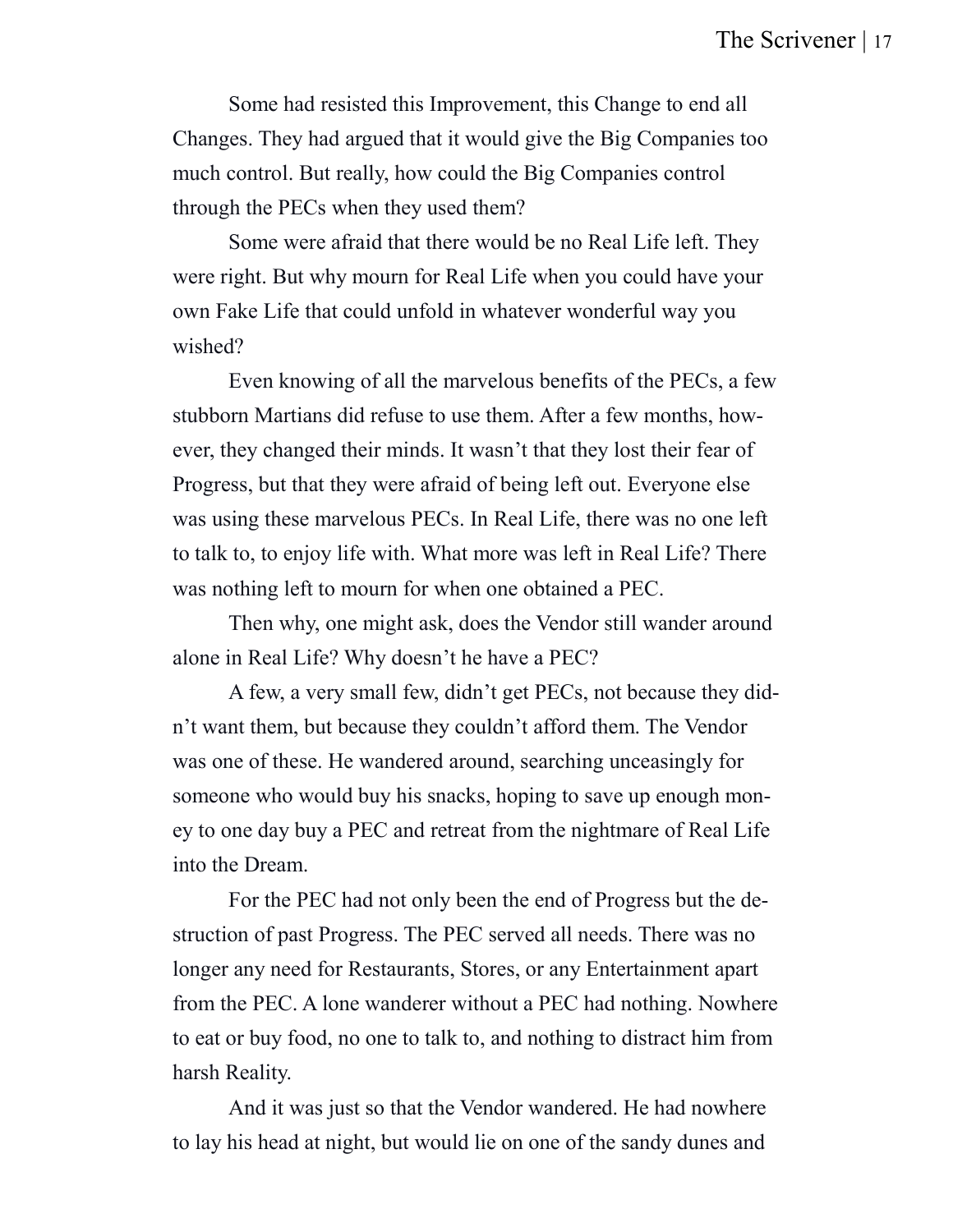stare up at the cold, uncomforting light issuing from the Martian Stars. He learned to know each Star by name and tried to become friends with them, but Stars are poor friends and can offer you little escape from Real Life.

There were no houses left on Mars, for no one saw anything but what they wanted to see or felt anything but what they wished to feel. The only need a Martian had left was to satisfy his restless desire for movement, the feeling that something was not quite right where he was. What good is a house when one is always on the move and can have the same empty happiness wherever one is?

The Vendor finally stood back up from the bench where he had been sitting. He let out another long, hissing sigh. He picked up his tray of wares and hung it around his neck once more.

"Crickolate," he yelled again, raising his tired voice above the murmur of all the mindless zombies around him. "Coptorn!"

A rush of dizziness came over him, and he stumbled into the path of one of the Martians. The Martian, blinded by her PEC, tripped over the Vendor's leg and fell, bloodying her knee. The PEC, unprepared for the sudden action, didn't nullify the pain fast enough, and, for a brief moment, the Martian felt the sensation of pain. She stood up again, furious at the Vendor.

"What do you think you're doing?" she shrieked, waving her fist angrily at him.

"I'm so sorry," the Vendor said, covering his face to shield himself from the blows.

"You'd better be," she said, seemingly pacified by his contrite apology. "Just don't do it again." She lowered her fist and helped him up.

"Thank you," he said.

"No problem," she said absentmindedly. Now that the initial shock at feeling something Real had evaporated, the PEC was able to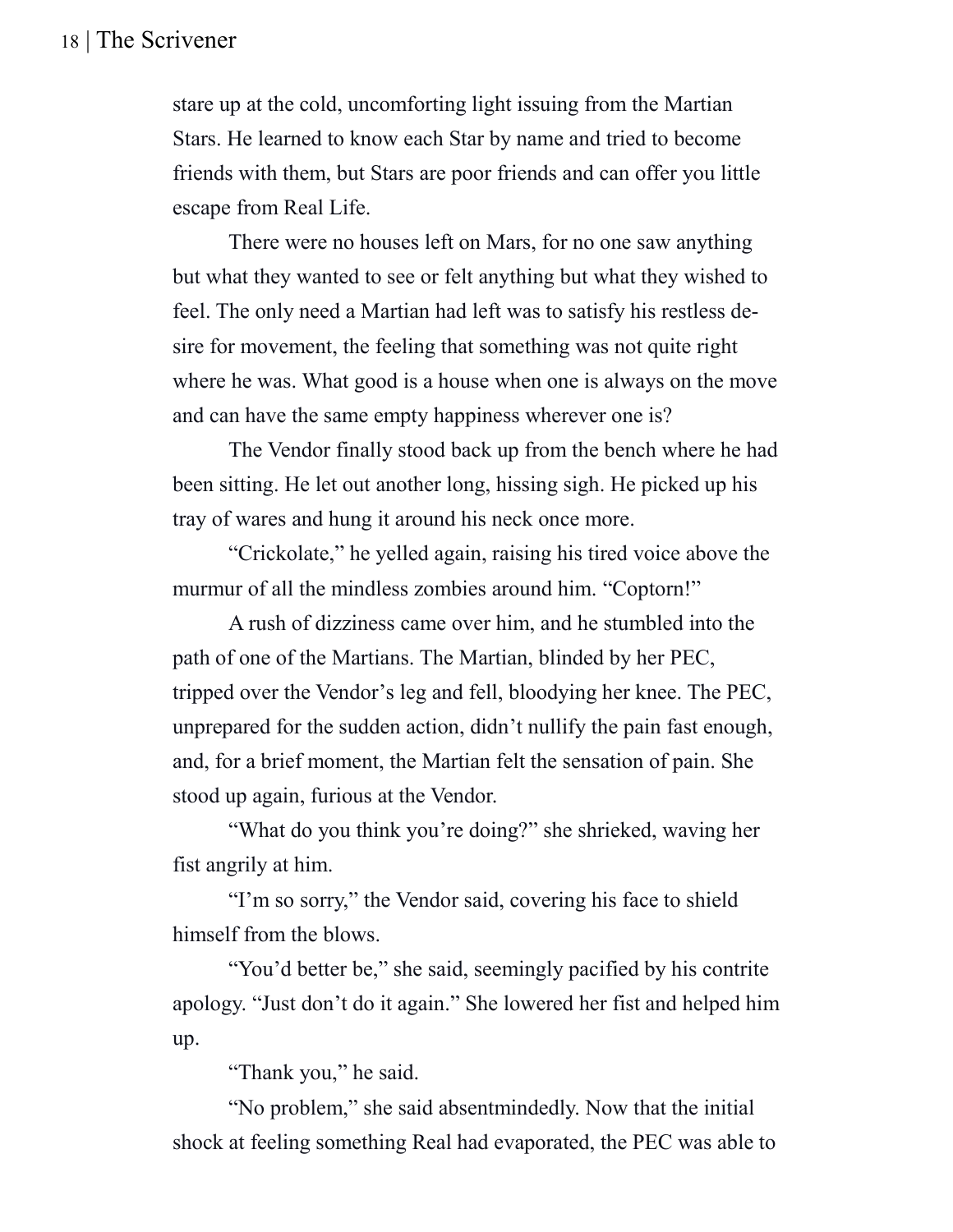calm her down and soothed her with peaceful feelings. She was more disposed to be kind to the Vendor now.

"Would you like to buy some Crickolate?" the Vendor asked hopefully. "I also have Coptorn."

"Oh, I'd love some," she said. "It'll be nice to taste Real food for once. I've gotten tired of the PEC's manufactured tastes."

The Vendor was confused. "You don't like the PEC's tastes?" "Do you?"

"I don't own a PEC. I'm saving up my money to buy one."

"Oh, I see. You probably don't understand what I'm talking about, then. At first, the PEC was amazing. I could eat anything I wanted and still taste a delicious gourmet meal. After a while, though, it gets tiring. Sometimes I find myself longing to taste something as it Really is."

"Oh." The Vendor was silent. After a moment of thought, he straightened up. "I'm so sorry," he said, "I forgot to give you some Crickolate." He removed a brown square from his tray and handed it to the Martian. She thanked him and gave him a coin. The Vendor's eyes widened.

"Oh no," he said. "That's far too much."

She smiled. "Keep it. I don't have much need for money anymore, now that I have the PEC. Your Real food is worth more to me than that coin." She took another coin out of her pocket and placed it in his hand with the other. "Take this too," she said. "May it help you find happiness."

"Thank you," the Vendor said after a pause.

The Martian walked off into the crowd and quickly became indistinguishable from the rest. The Vendor stood staring after her for a moment and then walked off, deep in thought.

Could she have been speaking the truth? Was it possible that the PEC wasn't everything it seemed?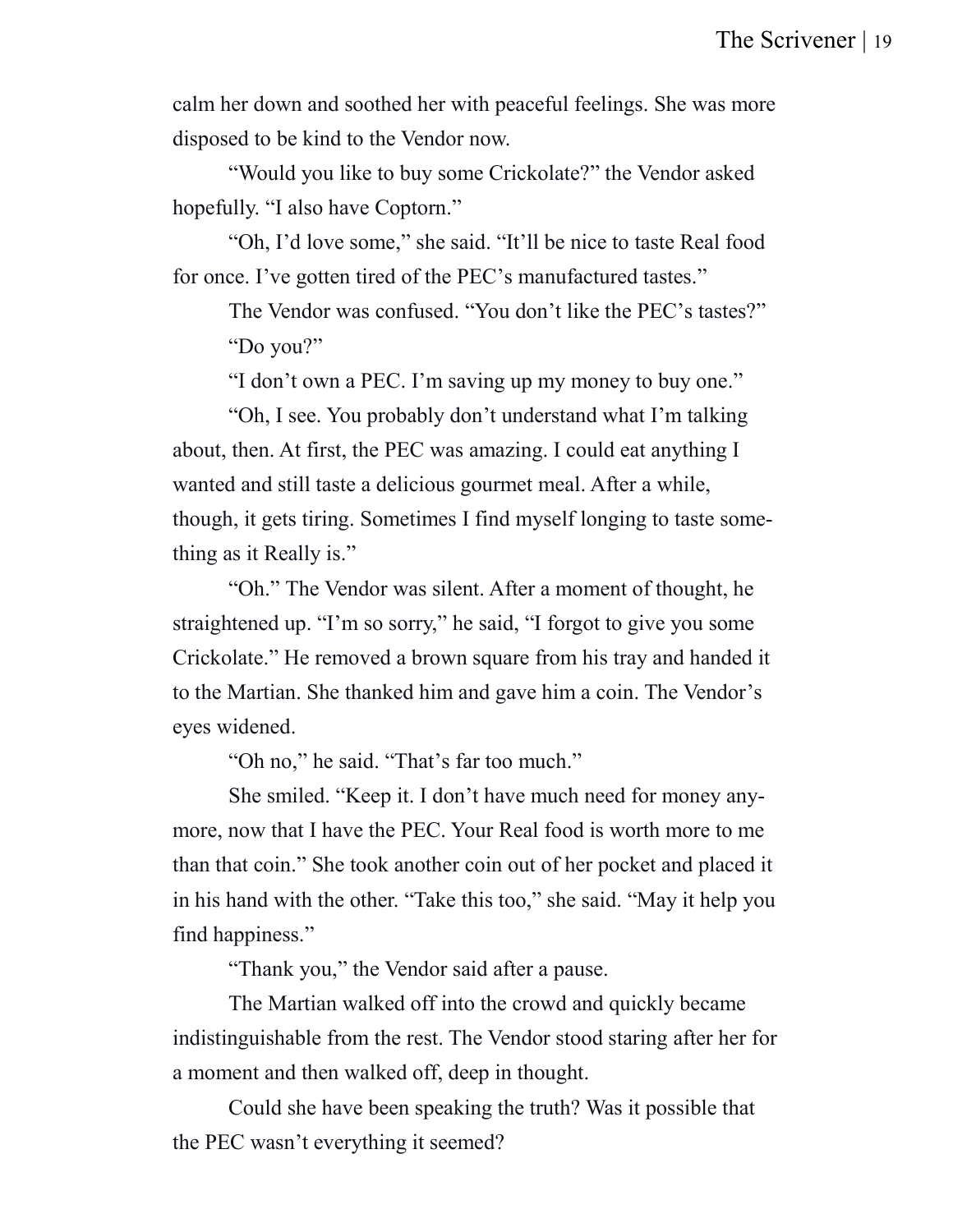The Vendor shook his head. That was impossible. Everyone he saw walking by seemed so happy. After a moment of thought, a quiet realization shook him. Did their smiles mean anything? Could the PEC give you the joy of knowing the name of a Star, of becoming friends with it over hundreds of quiet nights of lying on the dunes? Of course, it could not.

*Even so,* thought the Vendor, *anything is better than the life I'm living.*

He walked on, further and further, leaving the bustling intersection of the Martian trails behind and walking far off over the dunes, each step leaving a print in the red dust.

He walked on and on until the endless twilight that was day became the endless darkness that was night. The Stars above looked down upon their friend, who traveled on unceasingly.

Finally, as a dim light began to show in the East and the night drew to a close, the Vendor reached his destination.

Before him were the ruins of a Martian town, the walls crumbling and the golden color of the domed roofs fading into the forgotten past. Before the PECs, this town had been the stronghold of Martian life in the battle against the Dream. Now, the Martians were scattered across the land. Their old houses had crumbled under the wind, which had brought the red sand that now covered everything.

The sand was the only thing on Mars more inevitable than time. It represented unfulfilled ambitions, shattered dreams, and abandoned hopes. Whenever a Martian lost hope or abandoned his work, the sand closed in, wiping away the memories.

The Vendor walked into the town with determination. He walked up the street that had been Main Street and into a house that had belonged to a Martian, long ago, before the PECs had come and forced him to wander the land, selling his wares and trying to earn enough money to allow him to fit in.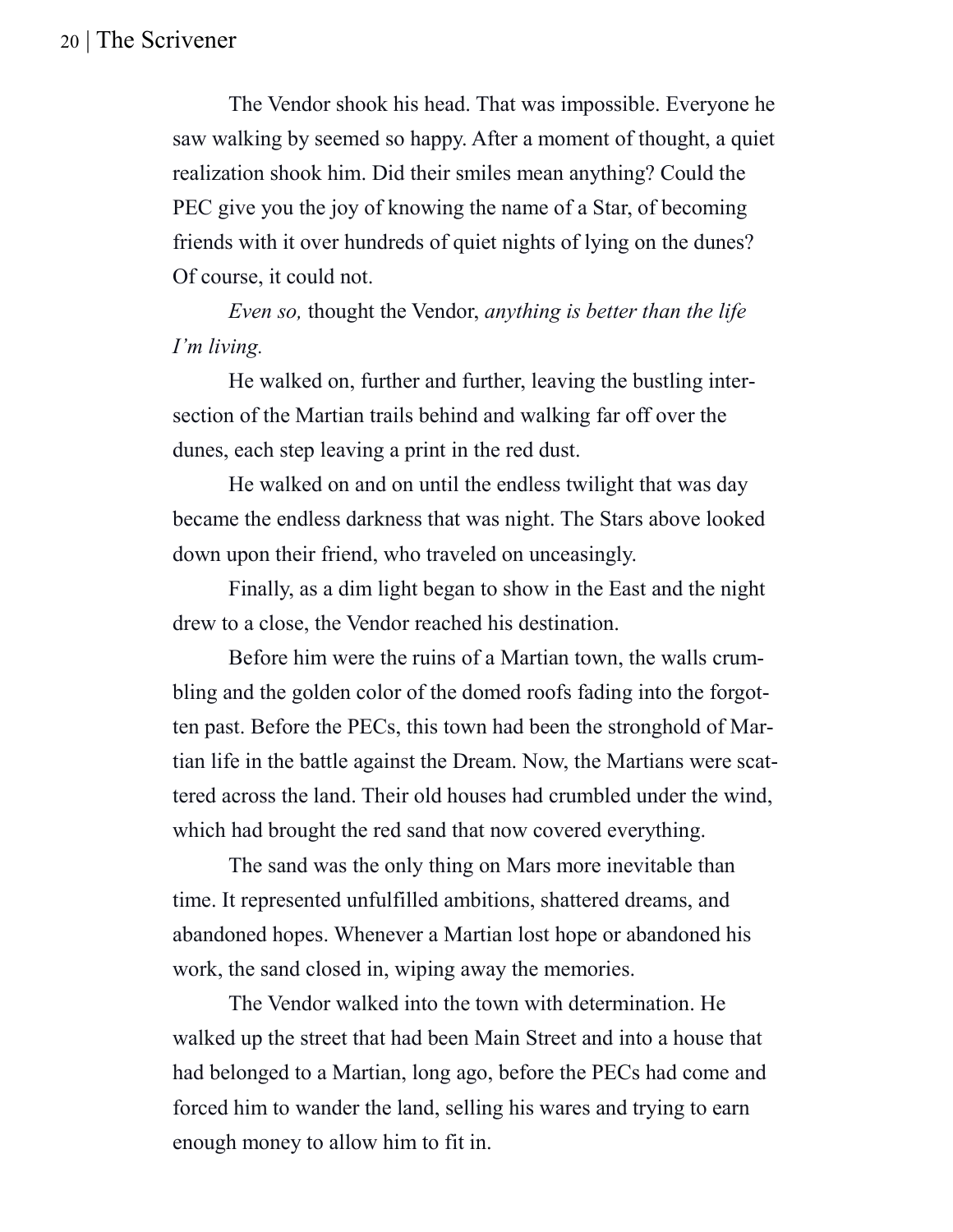He pushed open the door, which was covered with cracks and had withered under the relentless march of time. He walked into a bedroom which had, once upon a time, been his. He slid aside the door of the closet and opened the safe.

The money was still there. The Vendor took it and spread it all out on the double bed. He took the two coins out of his pocket and, adding them to the rest, counted the money carefully. It was just barely, barely enough.

He sat back and sighed in relief. There was only one more walk to make.

He swept the coins into a fold of his cloak and strode out the door. Even though the coins weighed him down, he felt lighter than he had been in years and walked with a spring in his step that hadn't been there since the PECs had come.

Once again, the Martian, who need be a Vendor no longer, took a trip across the sands. This trip was longer than the other, but he embarked on it with a determination that had not crossed his face in decades.

The Stars came out again.

"Look at me," the Vendor called to them, "I did it! Tomorrow I'll be a new man!"

The Stars only twinkled sadly.

"Aren't you happy for me?" the Vendor asked, confused.

The Stars did not reply.

"This is what I've always wanted. To be like everyone else." The Stars were still silent.

"Goodbye, old friends," the Vendor said at last. "I will keep you in my memory."

The Stars blinked their farewell.

The Vendor took all night and most of the next morning to reach his new destination. Finally, he neared his goal. Before him,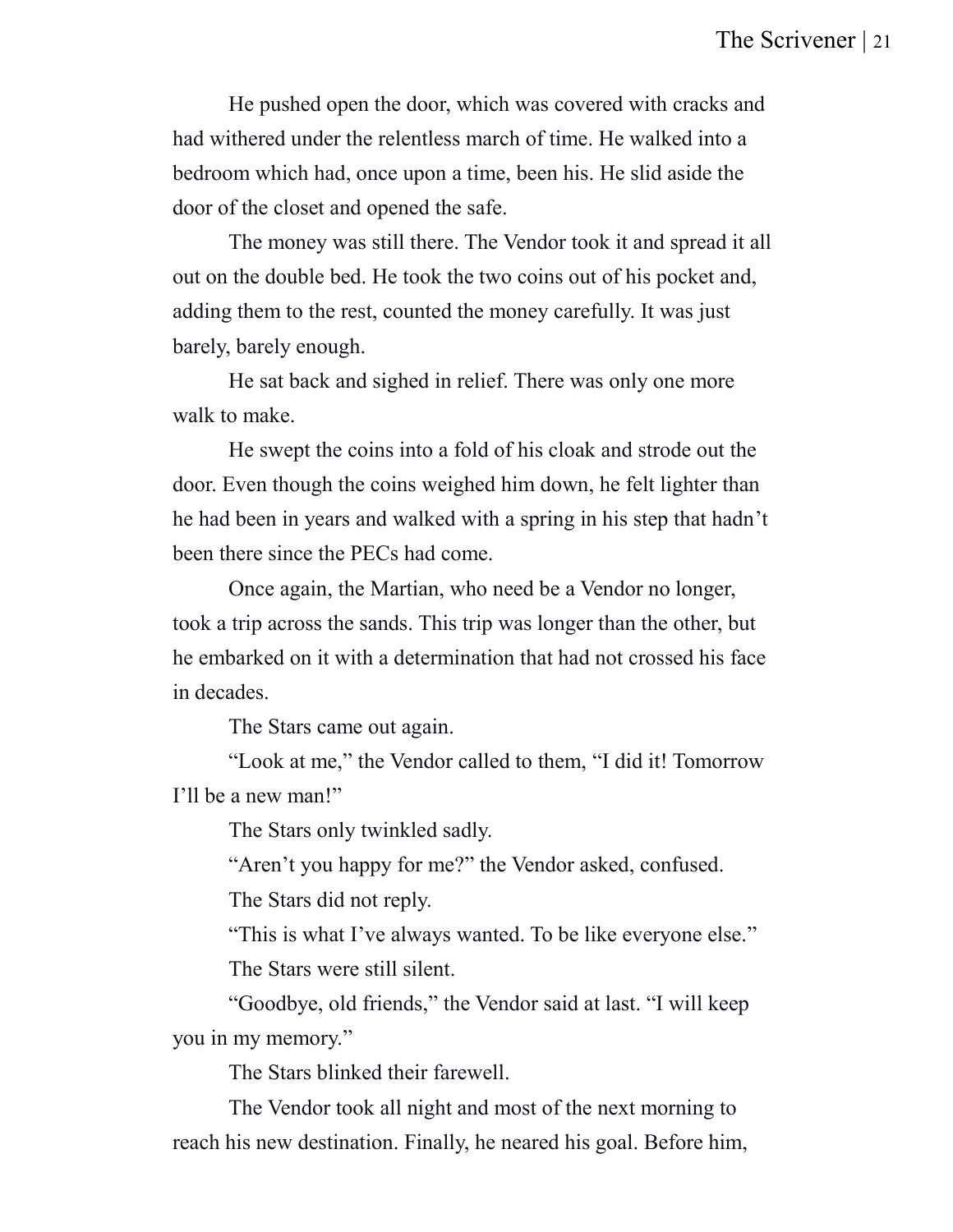sparkling columns rose up from the red sand, vast and imposing, their indestructible might defying nature and proclaiming the dominance of the PEC over instinct. The Vendor, seeing them, began to laugh and walked faster. When he saw the short building between the columns, he decided that walking was too slow and began to run.

He sped over the sands, the coins that would set him free jingling in his pocket as he ran toward the end of his sadness, the extinguishing of his feelings, the end of having to think for himself. His feet kicked up great clouds of red sand as they rushed him toward the end of the self he had been.

As he reached the gates, he slowed and finally stopped and just stood there, staring at the sparkling columns, breathless and panting, but with joy in his heart.

He stood for a moment, drinking in the last sights he would see with his eyes before the PEC would change everything. He stood there, oblivious to the fact that this would be the last time he would feel the feeling of pure, unaided joy.

Then he pushed open the door and walked into the building.

In front of him was a long line of young children, all waiting to receive their PEC for the first time. He joined the queue, an air of astonishment spreading across his face.

"Goodness," he said to himself, "they're even putting them on Children now." But his mind was drawn away by the thought that he also would become free that day.

The line moved quickly, each child being swallowed up by one of the six doors in front of the line. The children did not return from the doors. The Vendor thought that they must come out on the other side, complete with a PEC, thoroughly happy for the first time in their lives.

A few short minutes and then he was at the front of the line. His heart was pounding so hard that he thought it would burst out of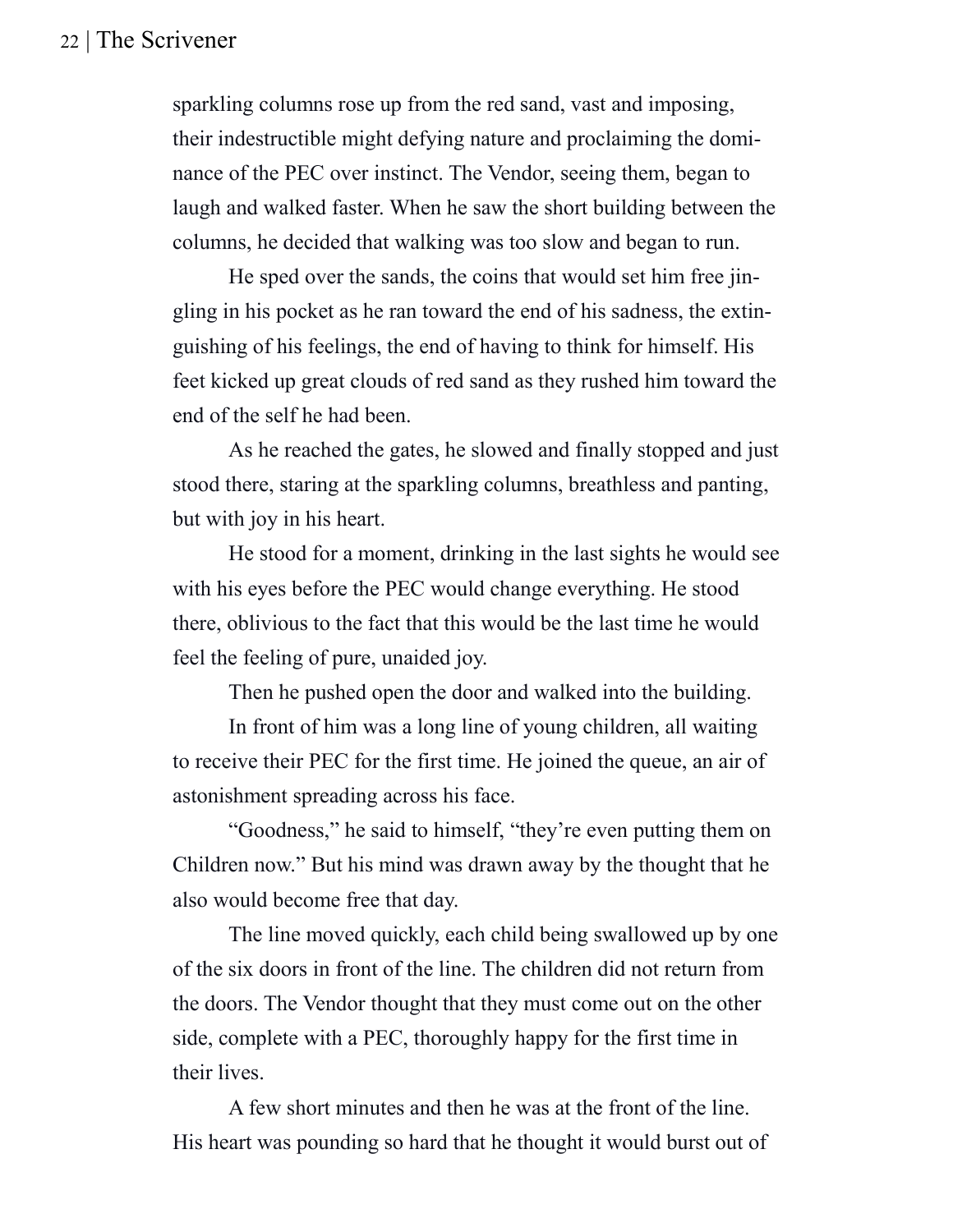his chest.

Then one of the big black doors opened for him. He walked in. The door shut with a clang behind him.

He found himself in a small, dark room containing only a tiny chair, which he sat in. He sat there for a moment, wondering what would happen next.

Then a door he hadn't noticed slid open in the wall, and a Martian walked in. She stopped when she saw him. She walked around him slowly, sizing him up.

"You're not like the others," she said at last. "You're bigger, older."

"I never had a PEC," the Vendor said. "I couldn't afford it." "And you can now?" she asked suspiciously.

The Vendor nodded and removed the coins from his pocket. He handed them to her with a slight reluctance. She placed them in a drawer that popped out of the wall and then vanished again into its void blankness.

"So," she said, "would you like to have a PEC?"

"Yes," the Vendor said joyfully. Then, remembering the Martian from the street, he hesitated. "At least," he said, his voice faltering, "I thought so."

The Martian sighed impatiently. "Do you want a PEC or not?" she asked angrily.

"I don't know," the Vendor said. He thought for a moment. "Could I try it first?" he asked at last.

She shook her head disapprovingly. "I suppose so," she admitted grudgingly. She took a headset out of a drawer and unwound a wire, which she plugged into the Vendor's chair.

"This," she said at last, "will give you a brief and limited glimpse of what a PEC is like. Put it on."

The Vendor took the headset and placed it on his head. He did-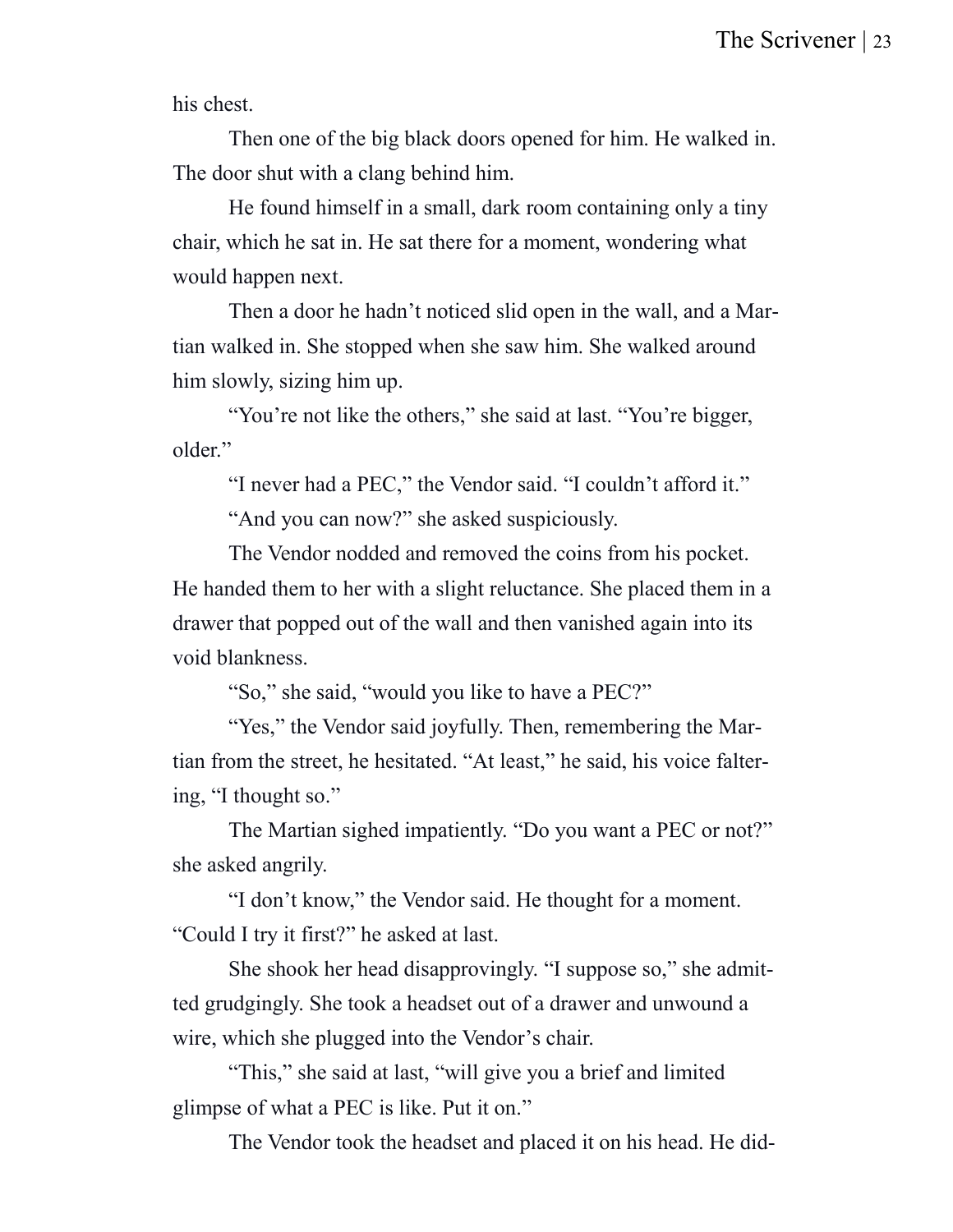n't notice anything different.

"Now," she said, taking a small object out of the drawer, "what does this look like?"

"Something to eat," the Vendor said, "but it doesn't look like it will taste like much."

"In fact," she said, "it is completely tasteless." She walked over and pressed a button on the Vendor's headset. Suddenly, the object in her hand was transformed before his eyes into a delicious pastry. The Vendor grabbed it and stuffed it into his mouth. It tasted heavenly to his tongue, very different from the bitter Crickolate that was his usual fare.

"That," the Martian said, "didn't actually change. The same thing ended up in your stomach. You only thought it was different. Your mind viewed it differently because of the PEC. The PEC can do that and more. This headset can't let you see the benefits in communication, but I can show you a preview of the PEC's entertainment value." She pressed another button.

Immediately the room disappeared, and the Vendor found himself in a different setting. He had no idea what the tall green and brown things rising around him were, but they seemed to be some kind of growth or plant. Over him, he saw a bright red bird flying, and the ground beneath his feet was brown and soft to stand on, very different from the Martian sands.

All around him, he could hear sounds of animals and birds that were hidden from his view, and somewhere on his left, the music of running water tickled his ear. He looked around in awe, taking in every sight with great pleasure.

Then the colors drained away, and the sounds were cut short. The Vendor was back in the small room, and the Martian was in front of him, an amused smile playing across her face.

"That's only a glimpse of what you can do when you have a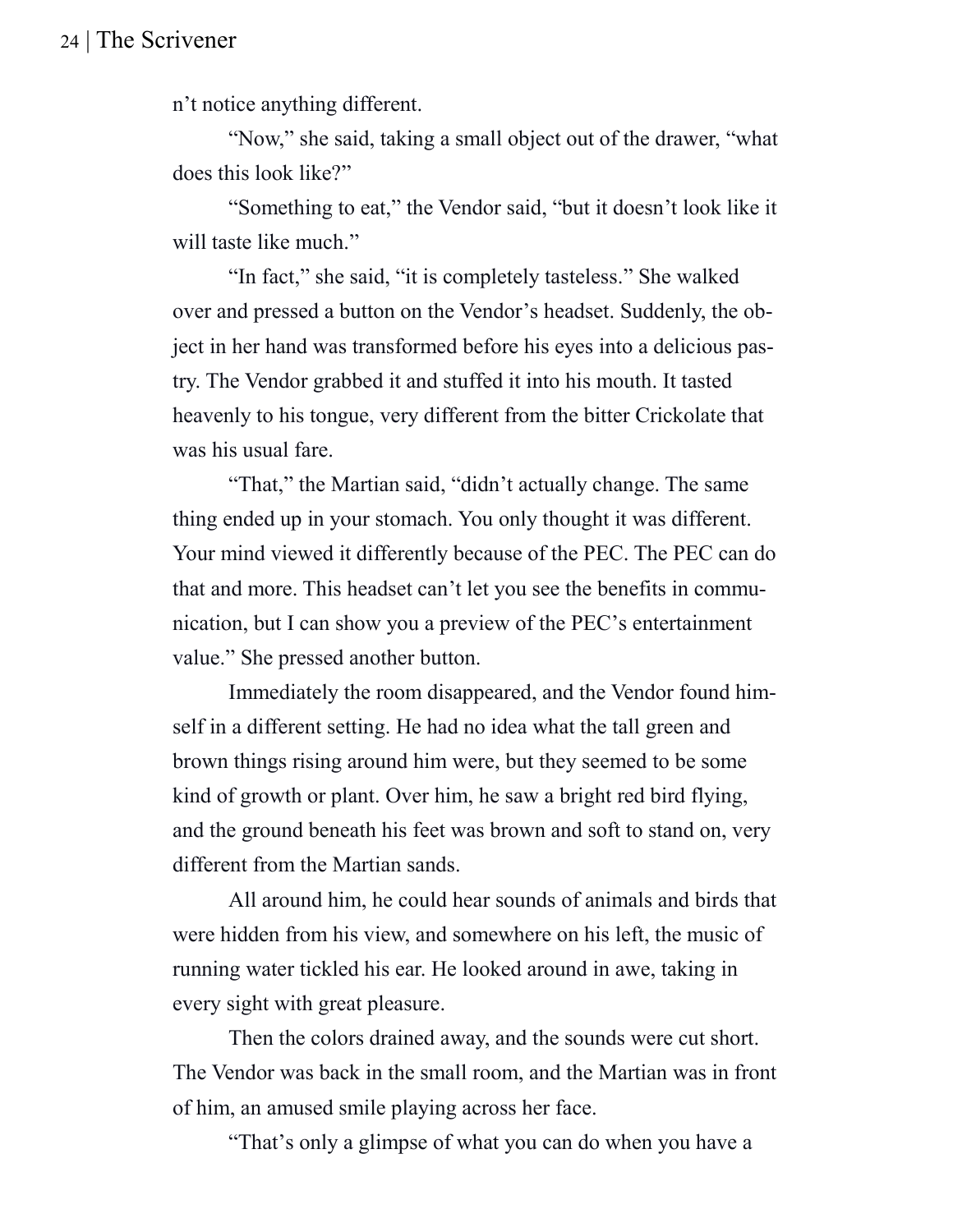PEC. Would you like to have one now?"

The Vendor nodded his head slowly, anticipating the pleasures that would soon be his.

The Martian smiled again and walked into a side room. She walked back in with a small device.

"This will only hurt a bit," she said.

Suddenly, the ground began to shake, and there was a loud rumbling. The Vendor jumped out of the chair and looked around him anxiously, trying to find the source of the sound.

"What is it?" he cried.

"What do you mean?" the Martian said, confused. Her PEC had cut out all notice of the rumbling. To her, everything was perfectly normal. "Is something wrong?"

"The shaking!" the Vendor screamed, running out of the door in a panic. He found himself back outside on the red sands, with everything shaking and beginning to crumble. He ran over to a giant rock and took shelter underneath it.

From his position, he watched as the glittering towers, projecting a haughty disdain of nature only a moment before, crumbled and fell, shattering on the sands beneath. The building's roof collapsed, hitting the ground beneath with a crash that could be heard for miles and killing any who had remained inside. Great clouds of red dust were sent up.

The quaking began to die down, and the pieces of the towers settled on the sandy desert floor. The dust fell back down, landing all over the remains. Silence set in, more deafening than the rumbling had ever been. The Vendor covered his ears, trying to shut out the horrible calm that had succeeded the storm. He screamed in agony, but even his scream was swallowed up by the silence.

Time swept on, as it always does, and the ruins, like everything else on the planet, were covered by the red Martian sand. The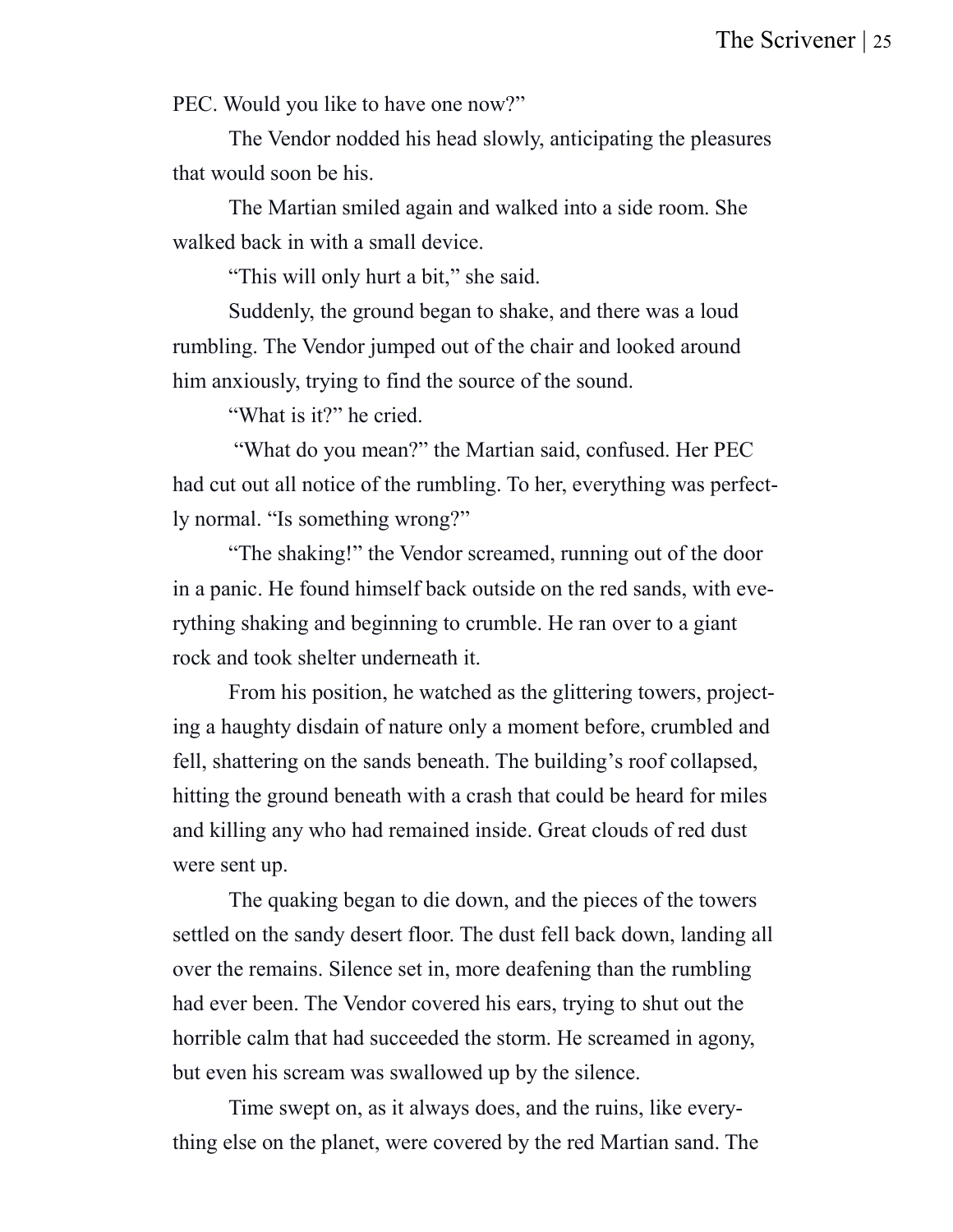Martians never noticed that anything had changed, and they went about their empty lives in the same empty way as before. A traveler walking past the ruins, however, can still stop awhile and stare at the red walls and shattered pillars.

If the traveler is quiet and listens carefully, he will hear a mournful sound. Floating above the ruins, the wailing of a timeworn refrain can still be heard: "Crickolate! Coptorn!"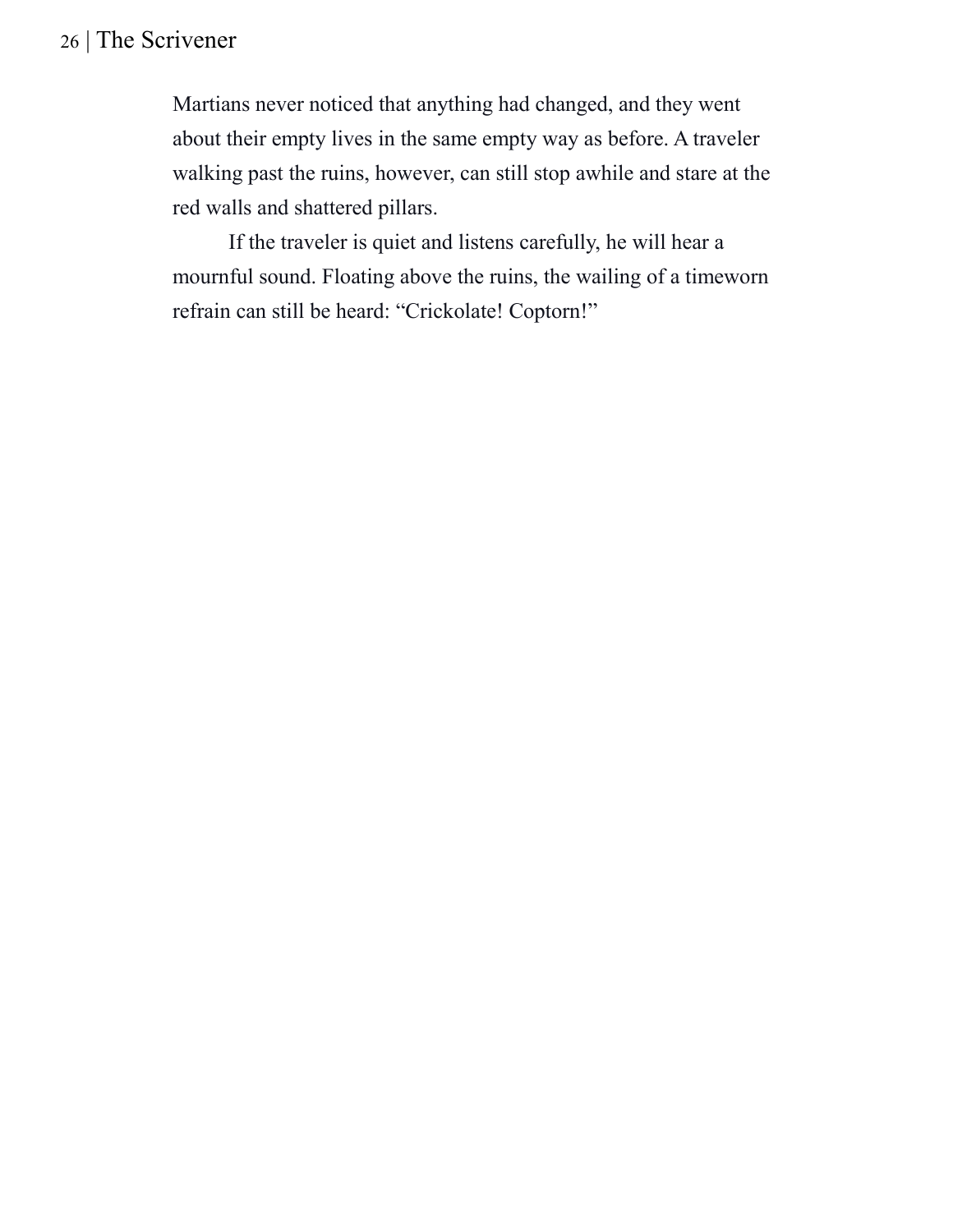# Story of Poor Blind Beggar of Great Faith

Anonymous

"Dad, Dad! Tell me one of your stories!" asked my youngest daughter, Aviva.

"Why all of a sudden, my little princess? Can't you play with your friends? I'm a bit busy today, I also told you a story yesterday!" I replied, a bit annoyed.

"Abigail can't play with me today. Her family went to go see the temple of Jerusalem. Can you please tell me a story?" Aviva begged.

"Alright then, just one story. I'll tell you two stories if you don't interrupt me," I said with a smile. "Now listen carefully, to the story of the sad blind man of great faith."

He had never been saddened by the bird's singing in the dark black skies. He had never hated how freely a fish could swim in the vast open seas. He never despised the people that he loved and trusted. Now that he looked back, that suffering had changed his life forever.

He was tortured every day with the words that they called him. They told him he was pathetic, delusional, cursed by God, and that there was no place left for a beggar like him in the dirty streets of Jericho. He could see nothing but darkness because he was a sad blind man. He had lots of friends, colleagues, and family. Rather, he used to: they were only nice to him because he was the firstborn of a rich merchant family.

He couldn't understand all the descriptions they called him, especially when the others said he was cursed by God. He never did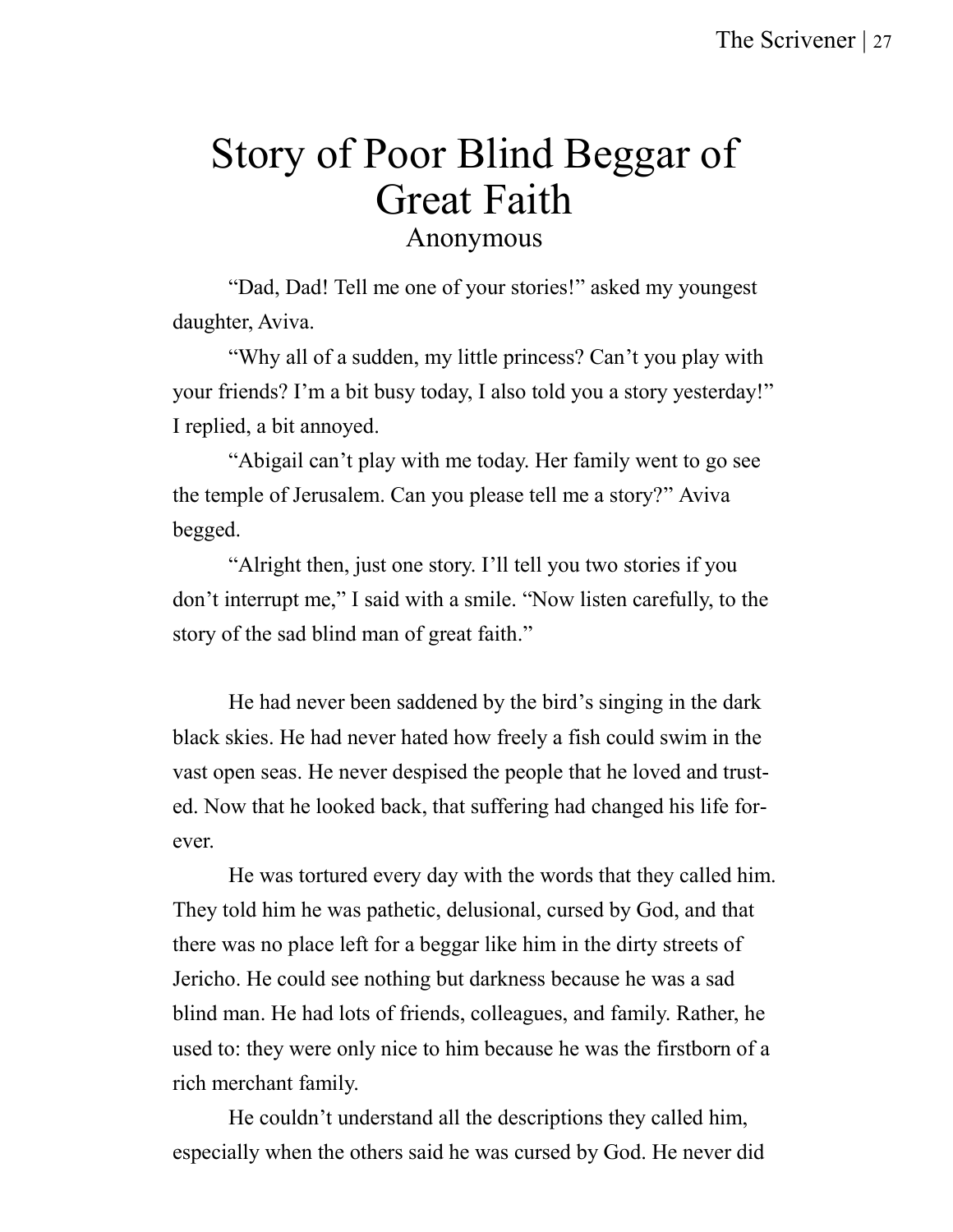anything bad, or at least he thought so. He just woke up one day and just couldn't see.

His father and mother never got along because of his father's faith. His father believed that God will one day send a savior, and that person will save us from the darkness in our hearts and cleanse our soul. He always thought there was a reason why he was in this pitiful state. But even as a blind man, his love for God never burned out.

The beggar heard weird rumors from the guards that a man of miracles was visiting the town. The city people were talking about how generous and passionate he was, and some said he was sent by God. Others said it was tricks and witchcraft. The beggar heard a person walking by, so he asked if this man really had the power to heal.

"Of course he does! In fact, I saw him heal a blind man from birth. And before that, I heard that the mysterious teacher of the light went to Bethesda to heal a paralytic man! I think they called the teacher Jesus, the son of David," said the man.

The blind beggar believed the man's words; he knew that he wasn't lying. The beggar had met thousands of cheaters and liars when he was still working to be a merchant. Like his father was. He was eager to meet this man who could heal any sort of sickness or disease. He hoped that he could meet the mysterious teacher someday.

One morning, the sad blind man was woken up by his friend Gabeel, the only person he trusted. His friend told him that the teacher had come to Jericho. The teacher who could perform miracles.

The blind man got all the belongings that he had and went towards the enormous city gate, to see this mysterious person with his friend. His friend explained to him that the place was crowded with people of all different colors and races. It seemed that the crowd was surrounding just one person. The mysterious person.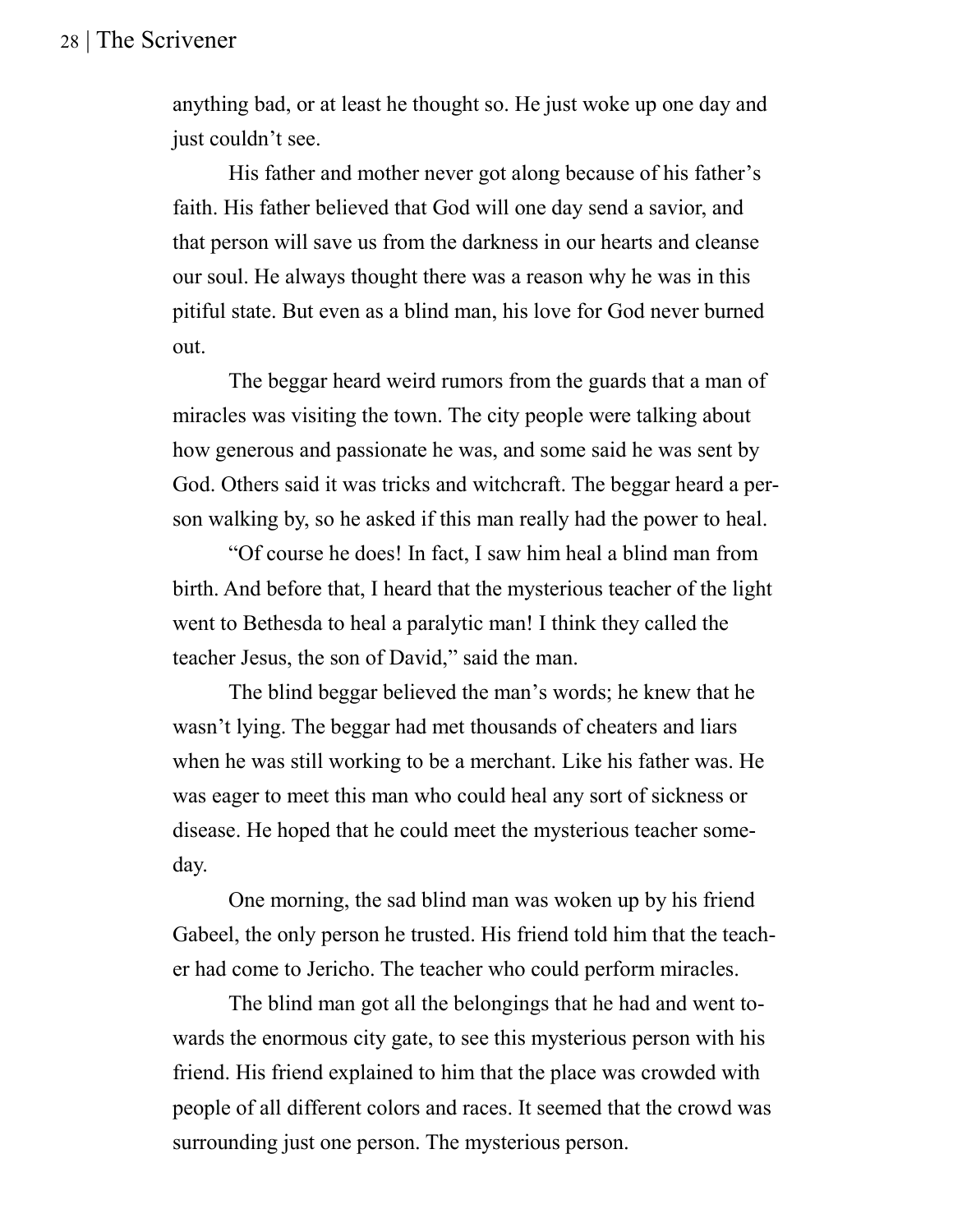He tried getting close to the mysterious teacher, but the barricade of people was like the ancient walls of Jericho. He cried out, "Jesus, Son of David, have mercy on me!" His voice was muffled by the voices of happiness and prejudice of the crowd.

"Jesus, Son of David, have mercy on me! Jesus, Son of David, have mercy on me!"

"Hey! What do you think you are doing!?" said the person behind the poor blind beggar. Of course, the blind man paid no attention. He was going to get healed!

"Jesus, Son of David, have mercy on me!" The people around him started to notice a voice reaching out. A desperate voice, of an insignificant blind beggar. They shushed him by punching his soul and silenced him with their sharp poison arrows instead of helping the blind man.

"Son of David, have mercy on me! Hav- mercy…"

He fell to the dirty faded street, crumpled into a ball, and covered his ears. The light and hope he had faded away. The world around him seemed to have stopped, it became gray with sadness and depression. A few seconds of silence passed. He was used to the world of darkness but the world of gray was much colder and deeper. In the gray world, he silently reflected on the state he was currently in. Then he came to a conclusion, that the world was only gray and depressing because he imagined it to be that way. He finally understood, no, he could finally see it!

The gray world was noticed by a teacher of the light. The blind beggar didn't notice, but the person was in front of him. "Your faith has saved you."

The beggar turned toward the warm gentle voice. He saw the color blue, then white, then a crowd of confused people. "I can see! I can see!" The blind beggar cried out, as tears came down like raindrops from his cheeks. The once blind beggar looked around the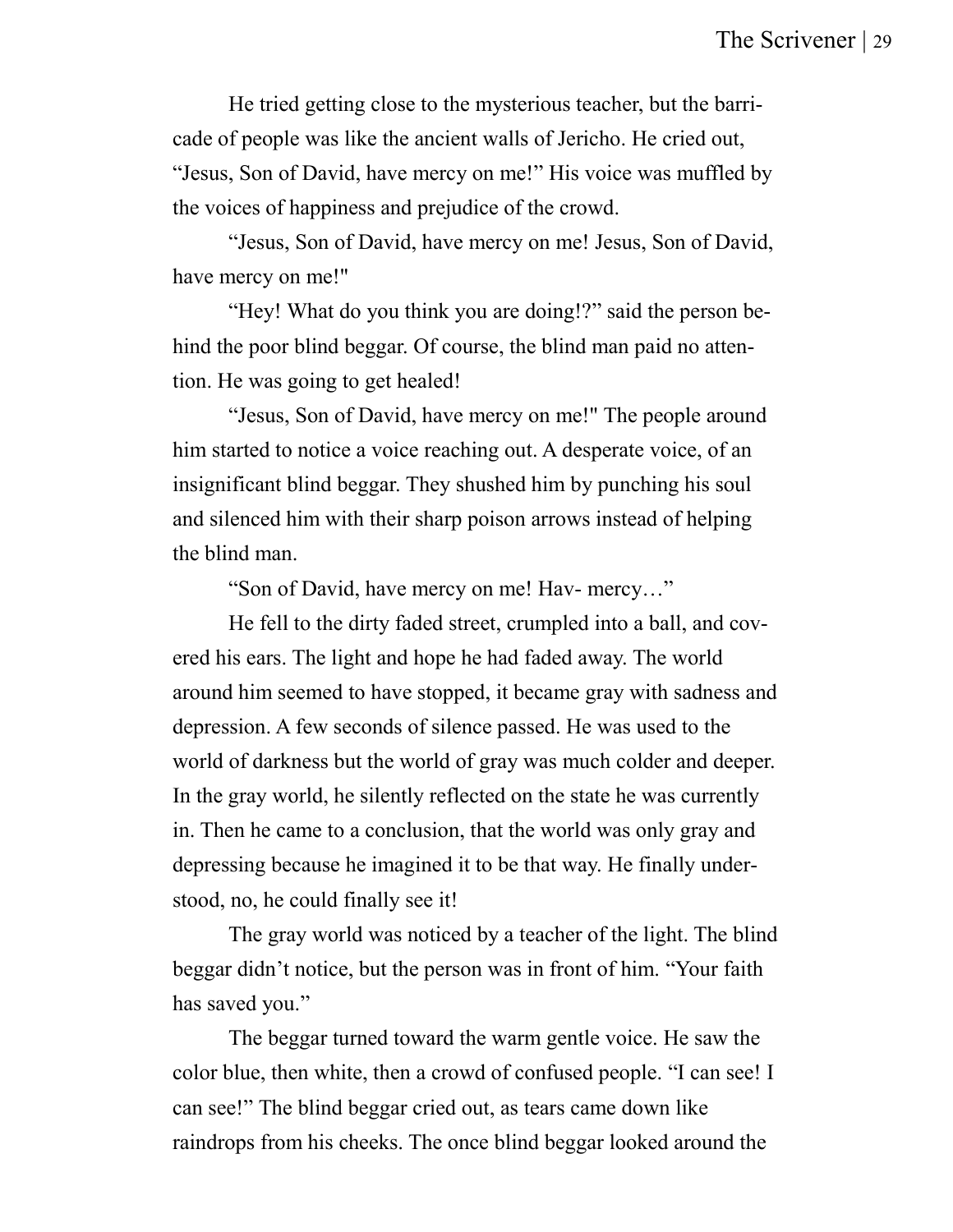beautiful world of color. He saw the teacher and he hugged him. The beggar said the biggest thank you to the teacher who healed him. Legends say that the beggar still doesn't know how he got healed, but he believes that the teacher is still doing good out there, in the world of gray and darkness.

"Dad, I don't really get the story. Does the blind beggar even have a name? How did the beggar know it was the teacher who healed him. What if he hugged a random stranger?" Said Aviva.

"It's okay, there is a whole lot more to the story than what I said. The name of the beggar doesn't really matter. Also, I'm sure the beggar had this gut feeling that he was thanking and hugging the right person," I explained, trying to hide my sad frown as Aviva looked at me with a puzzled face. There was a sudden knock on the door. I hurriedly went to greet the guest as my little princess was begging for the promised second story.

"Hey, Gabeel! How long has it been?" I smiled as I greeted my old friend.

"Haha, what do you mean? I saw you yesterday! It's good to see you, Bartimaeus!" said my old friend.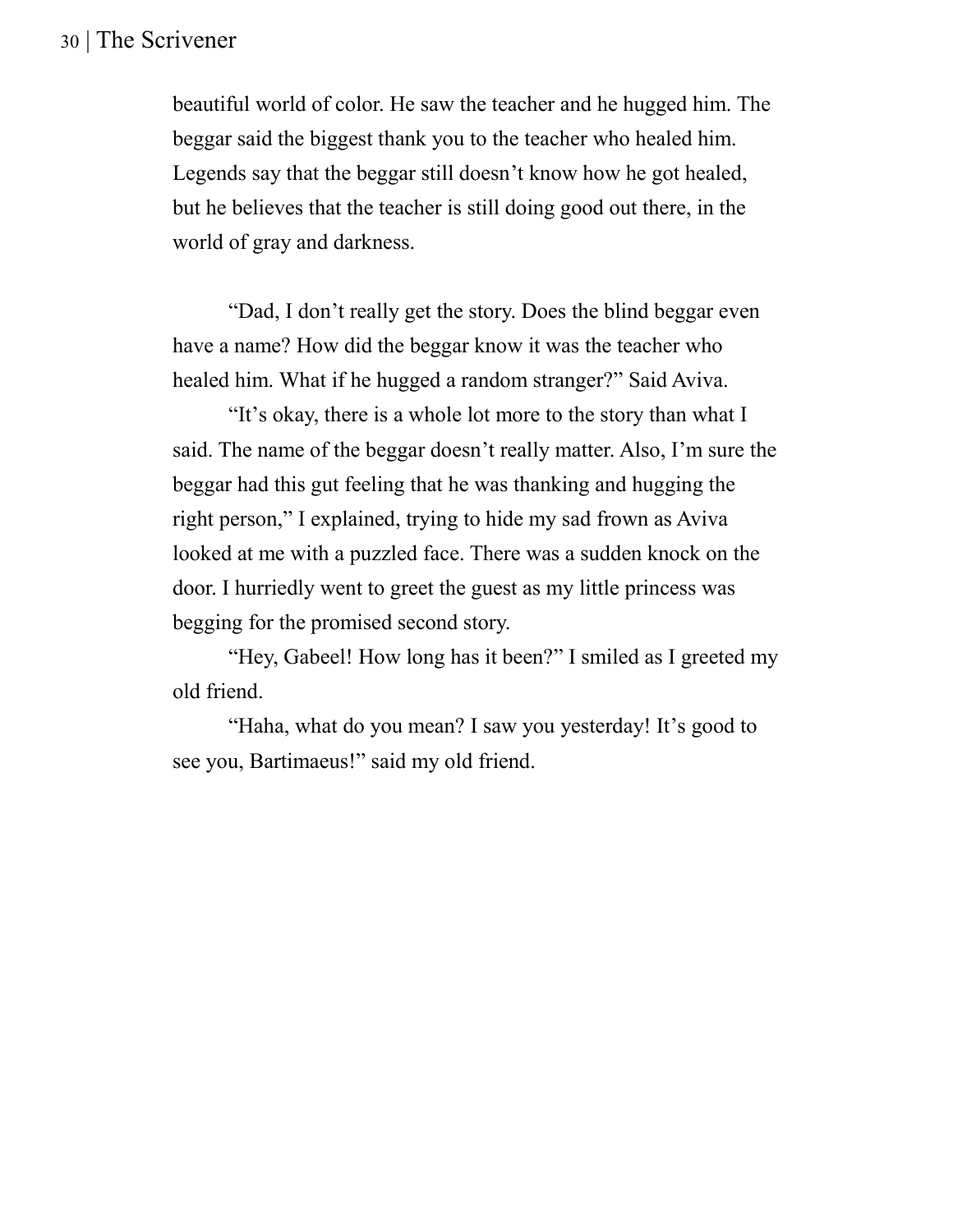### Impression #1 by Christopher Ramos

What is the narrative of Michael's story? What is the theme? What is the golden thread? Does any one person's life have a single golden thread that can weave the whole thing together? Or is a life simply too complicated to unravel so neatly in one color? These things seem to be easier to find in literature—but life is not so neatly organized.

It has been nine years since his death and I am still trying to figure out what his life meant, what it continues to mean. Of course, I am trying to figure out what everything means, but it seems weird to me that I have yet to apply a decent measure of closure to Michael's life and death as influences on my own life.

The further complication is that of memory. My memory is full of pictures, feelings, sounds, ideas, and short clips, but it is not full of any kind of narrative. Perhaps this is my problem with processing the life and death (and life-through-others) of Michael Nall.

I have all of his impression, but none of his arc.

And that is more my fault than his—for he was obsessed with stories, and with branding. If anybody in real life has a nice arc, it is him. He has a truly exceptional redemption story, complete with plenty of endearing colors and humors, coming-of-age, and welldeveloped side characters. He was marked by societal forces, and he marked himself upon them in his struggle against. He truly is a perfect narrative. It is just unfortunate that it falls upon others to write it, because he was also an exceptional writer.

I never understood a haunting until he died. I was (and in some ways still am) a rural, Southern, Christian conservative, and I did not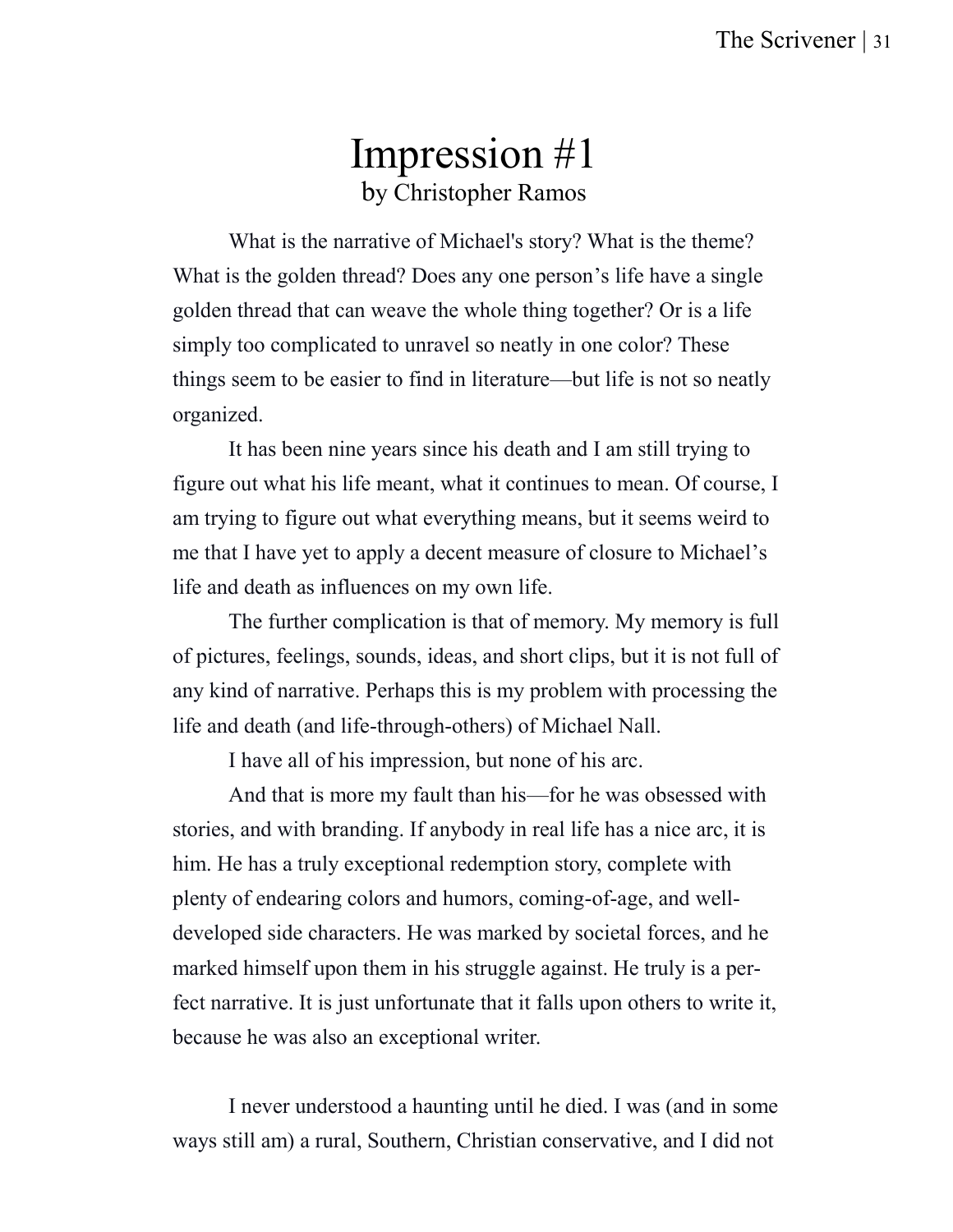believe in ghosts. But I understand that term now. It is odd how he continues to creep up on me in my present life—in ways that tempt me to believe he is still alive. I cannot count how many dreams I have had where I wake up thinking—knowing—he is still alive, only to have that notion overwhelmingly crushed as my wide-open eyes adjust to the dark still-point turning of my bedroom. And this impression, of the weightiness of his aliveness, can seize my heart and hold it still in the most profound ways.

It was evening on the tropical island of Penang, Malaysia. Life takes all of us—third-culture kids and small-town Texan good ol' boys alike—to the strangest, most unexpected places. But I was catching our stars, as I was told to do, and so I was driving to Tesco in order to pick up some last-minute groceries for the next day on a surprisingly empty road. It was a pleasant evening, so I had the windows down in my tiny Kenari, and I was enjoying the salty air rushing through the car. It was the perfect moment to indulge in some Malaysian radio.

I had no idea what the stations were in Penang, so I pressed the scan button. After about a minute of scanning, Michael seized my heart from beyond his grave. Through my junk speakers, the music of Breaking Benjamin ("So Cold") whisked my mind far away from Malaysia.

I first went back to the 9th grade, May 2006. We were at the Texas State Solo and Ensemble Contest at Texas State University, and Michael and I were in a French horn quartet together hoping to bring home a superior rating—I was playing 2nd horn and he was playing 4th, but not because of his lack of ability, rather because of his reliability in the low registers. I am not sure how it fits into his arc, but I remember quite clearly watching him listen to Breaking Benjamin. He had headphones that had the connecting bar sitting be-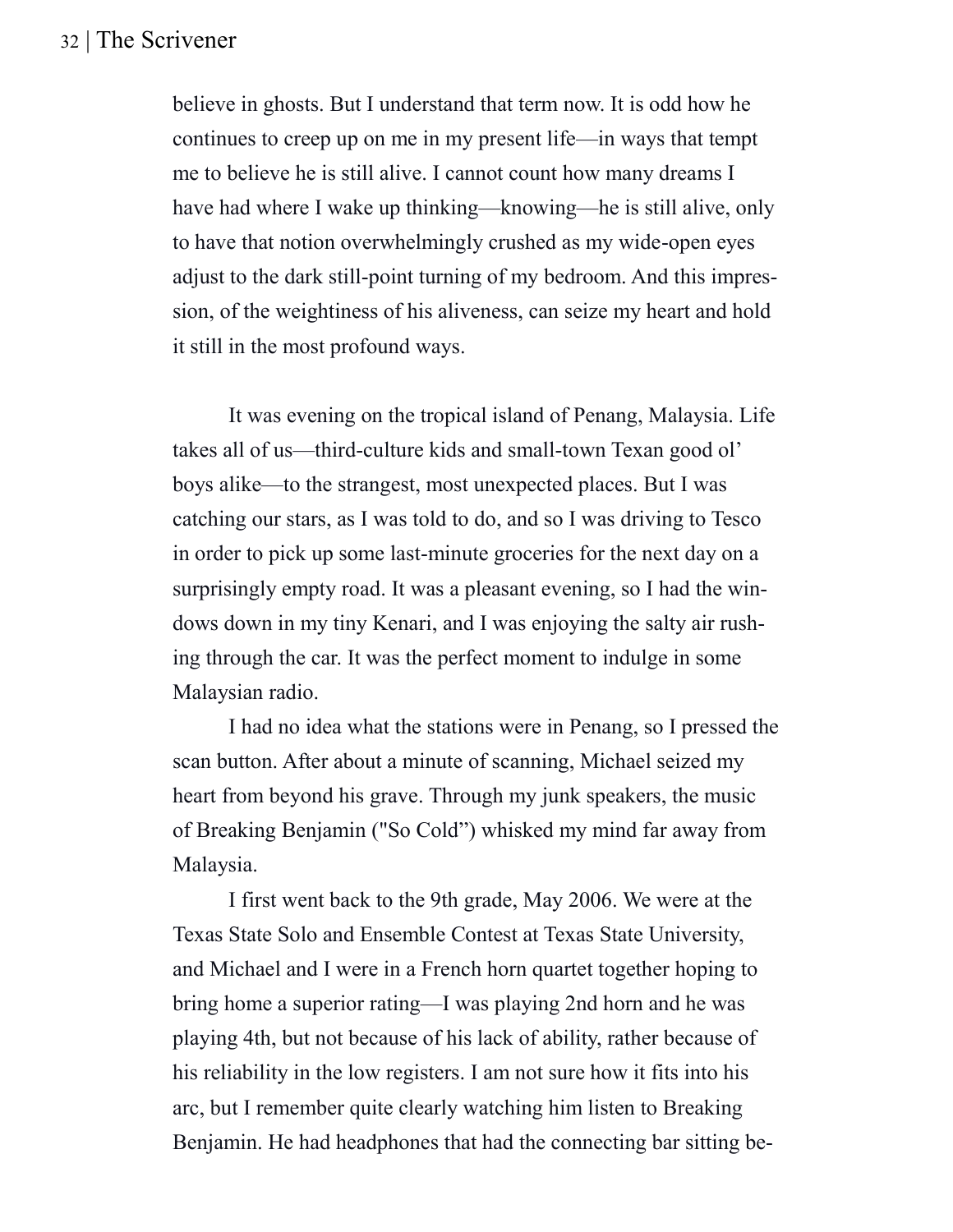hind the head, as was the fashion back then for CD Walkmans, and through a headphone splitter he was sharing the band's 2004 album We Are Not Alone with Justin Vitz, another friend of ours. I do remember feeling slightly jealous of them as I watched them sit in a stairwell, backlit by San Marcos's afternoon sun. I am pretty certain he was wearing that black jacket, which was part of his selfbranding, and which I thought was stupid in the Texas heat. I still do a little bit, except that this single item of clothing has taken on so much significance in mine and others' lives now that calling it stupid makes me feel a little bit guilty.

Breaking Benjamin was a hot band in our circle of friends. I do think it was Justin who first introduced us to them, and in this memory, we were all anxiously anticipating the release of Diary of Jane the following month. At the time, I was just wishing I was enjoying "So Cold" with one of them instead of the two of them enjoying it together. What incredibly selfish and self-centered lives we lead as fifteen-year-olds.

But Michael's relationship with Justin was just being repaired, and so they probably really needed that bonding time. Michael throughout our childhood had been bullied, even by his own friends. I did my best to stay by his side, but I sometimes failed. One of those failures was at the end of the 8th grade when I decided I wanted Justin in our circle of friends at Michael's expense. But throughout the 9th grade, through the crucibles of marching band, youth group, and general high school coming of age, Michael and Justin finally became friends, and Michael was quick to forgive, as he always was.

A song like "So Cold," or later "Diary of the Jane" is truly a perfect backing track for Michael. We all had these strangely intense fascinations with coupled ideals like chivalry/nihilism, or loyalty/ fatalism. So metal was a good genre, and Breaking Benjamin was popular enough to know while keeping us safely separated from the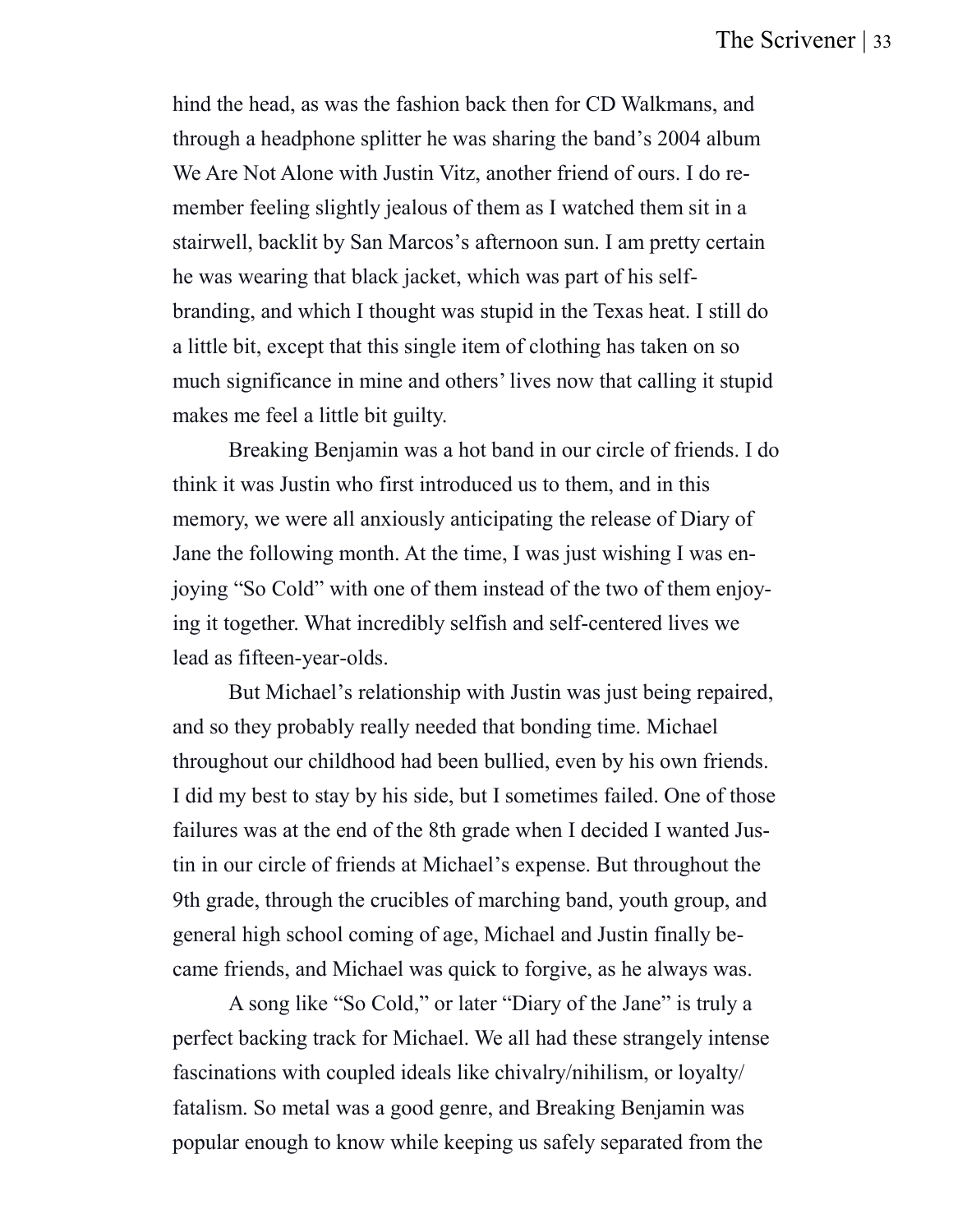pop-country rural aesthetic of the rest of the town. We were all full of teenage angst and energy, but Michael had an exceptional talent for taking it to the extreme. And Michael really did love the music while he also purposefully and sometimes not-so-purposefully lived it out.

His love life before Ashley truly was a Breaking Benjamin song. He tried so hard to be what he thought his crushes wanted from him, but for whatever reason, they never wanted to be a part of it. And somehow I was always in the middle of it too, often because I was the only one he felt he could confide in, but also because I was often a good friend of the other party too. I truly longed with him to succeed in his romantic endeavors, but I didn't know how to make his crushes fall in love with him. And every time he was rejected it was always so intense, and fast double bass pedal thumping with thrashing guitar and driving-too-fast always accompanied our interactions at these times. Yes, Breaking Benjamin was a good fit, and also somehow a weird projection onto his life.

But then there was Ashley, and everything changed. But that's definitely part of his arc and has less to do with this particular impression.

> Something's getting in the way Something's just about to break I will try to find my place in the diary of Jane. So tell me how it should be….

Next, I went to a few months after his death. I think I might have been coming home from a piano lesson, or perhaps I was headed to McKinney via all those quiet backroads. But it was a pleasant day, enough so that I had the windows of the F-150 down. For whatever reason Diary of Jane was in the CD player (I was still in high school) and I had it cranked as some kind of means of channeling my own angst (my high school breakup was looming). I was on FM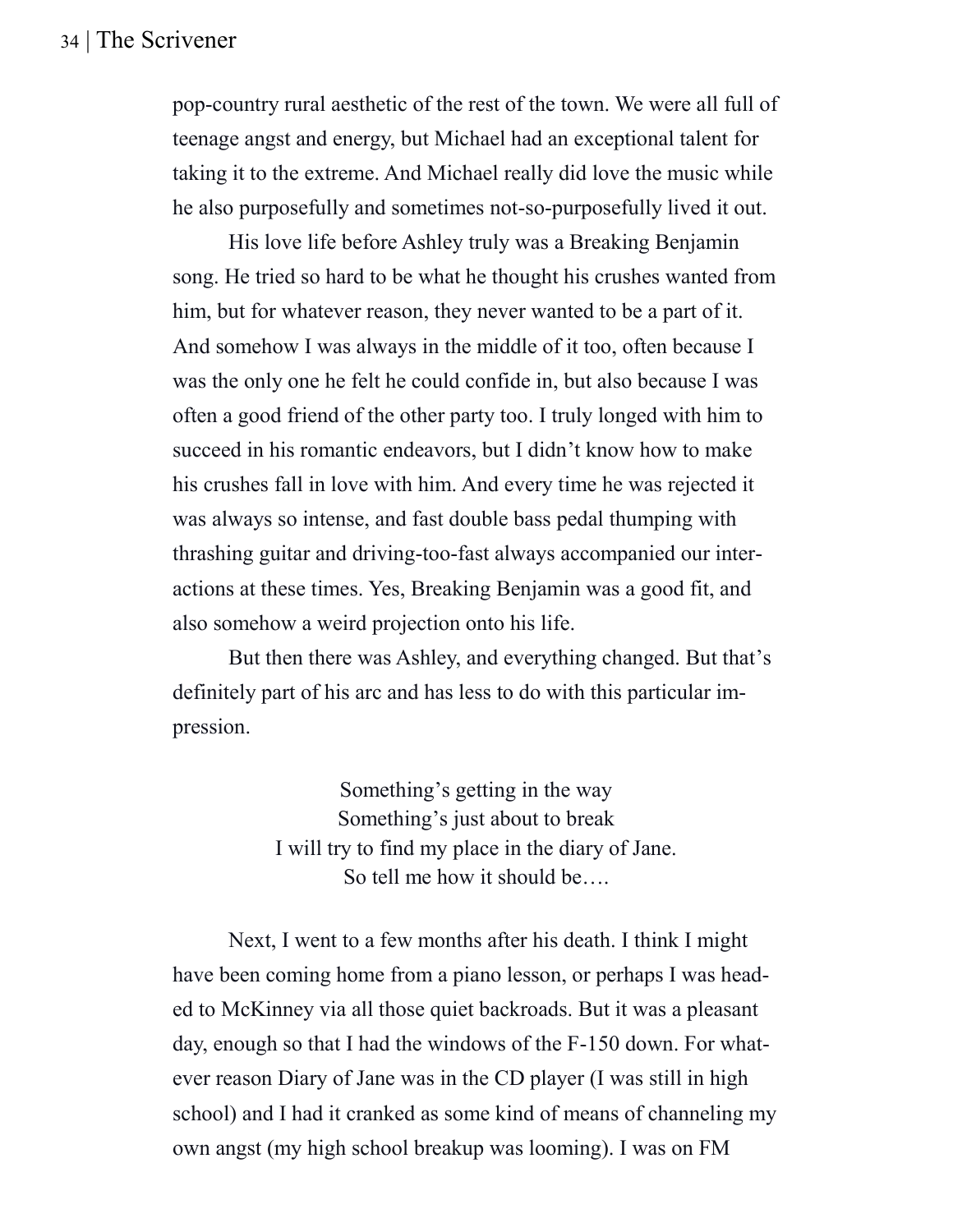2478, actually rather near its junction with CR 88 where Michael drove too fast for the tragic last time. The music was loud, but even then my own heart beating more quickly than normal. This was my first haunting.

I had to pull over, turn down the music a bit, and slow my breathing. I could only wonder how many times Michael had done this very thing—drive down FM 2478 with the wind in his blonde hair (or stubble) and metal in his ears. He may as well have been in the truck with me, and my soul told me he was, even though my senses told me he wasn't.

And so, on a quiet evening in Penang nine years later, I also pulled over by the Chinese Swimming Club to slow my breathing and check for ghosts. It seems after almost a decade these episodes haven't stopped, but at least now they're familiar. This time, all I could think was, Who even listens to these guys anymore? Malaysians I guess. I could not believe how quickly and forcefully and instantaneously I was transported. Enough that it interfered with my driving.

Michael died in a car after all, so it makes sense I suppose.

Does a DJ in his sound-proof booth ever think about what kinds of traffic violations he might be inadvertently causing? I still don't believe in ghosts, but I do believe in hauntings.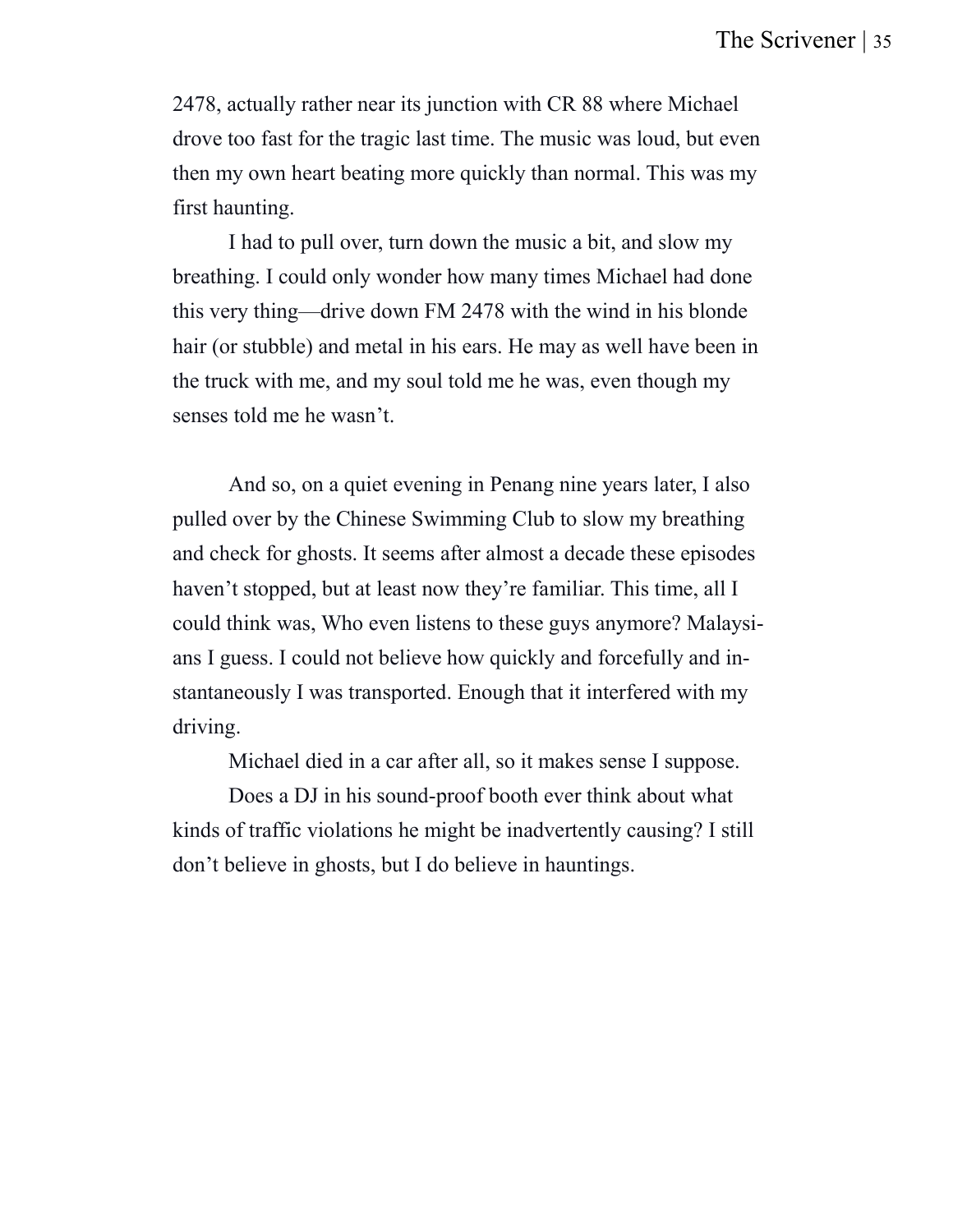### The Potato Paragraph by Benjamin Hollon

It was midnight when the potatoes came for him. Potatoes, potatoes everywhere, all seeking revenge. The humid night air reeked of their lust for blood. And yet he slept on, oblivious to his impending doom. A shadow passed over his face. He murmured sleepily and rubbed his eyes. He sat up to see what had woken him and froze as he saw the potatoes, silently waiting in their ranks. He tried to scream but couldn't. The Spud King moved up to him, moonlight glinting off his knife. And then, he struck. The camper dodged, and the blade flew past his ear, the Spud King losing his balance and falling after it. The man backed into a corner of the tent, afraid to move or speak as the potatoes closed in silently. Just as the potatoes had reached him and were preparing to leap on him, the camper woke up and realized that it had been a dream. Letting out a sigh of relief, he sat up and looked around him, joyfully drinking in the sight of a spud -free tent. But wait—had something moved up on the table? The camper, hesitant and nervous, moved closer to the table and was met by the flash of the Spud King's waiting blade.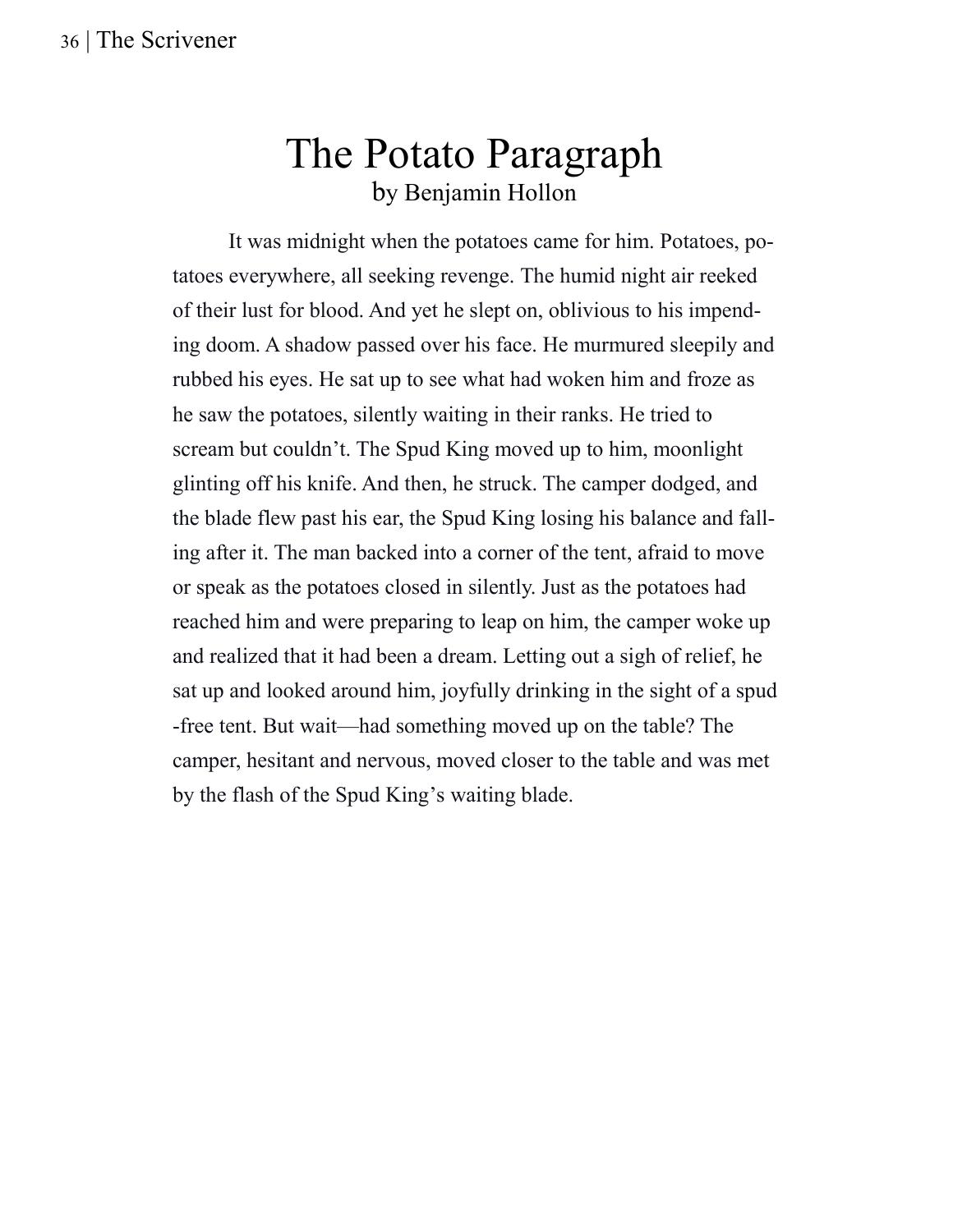### The Day When Fate Departed by Ziyu Moey

Excerpt from *Mayanso*

There's a war going on.

The government officials backed out of this war long ago. The streets are filled with the anger of soldiers and the fear of civilians. This particular war had been going on for a while now–it is the longest war that humanity has faced since the World Wars.

In every war, there's a good side and a bad side. The rebel organisation that's trying to govern the land that I'm residing in is called the Affiliation of Resurrections. They say, in their beliefs, that a savior named Mayanso will someday come from the heavens to stop this Undying War, and put an end to the so-called 'Mayanso Resistance.'

The leader of this rebel group? My father.

The sky was pouring upon us.

Rain began to soak through our clothes. The city's weather blocked out electricity from the powerhouse, so we had to use candles. Even then, it was no use; the wind was the dangerous element.

There's a bar in the city of El Camino- the place where I live. The bar's a beautiful place; it's not crowded, and everyone's having a good time. The bar was underground, with the windows looking straight out to the ground where people walked. It's a vast place, with all the furniture on the sides. In the middle was a narrow, but walkable corridor.

People were smoking and drinking, ignoring the war that has killed hundreds of citizens. The bar's a neutral zone. Nobody talks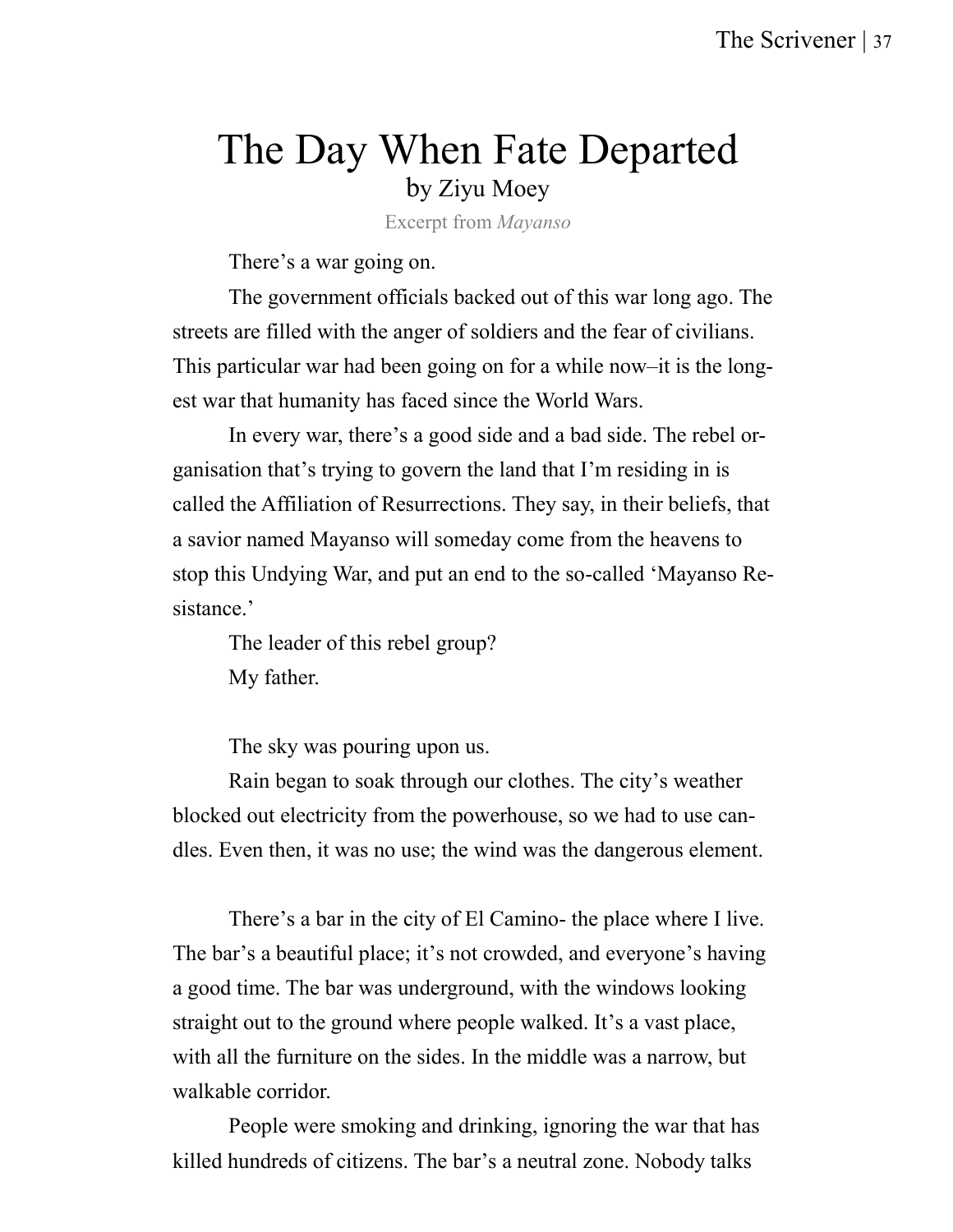about the war, and nobody talks about anything political. That's why I'm there.

At the age of 22, I'm used to living by myself with nobody to talk to. At the bar, nobody talks to me or sits near me. I'm an outsider.

All because of my father.

I looked out the window and saw nothing. The night sky covered the beauty of the city, and the wind dimmed the brightness of the candles. The rain hit on the bar's small windows hard. There was nobody around from where I was sitting. It was a long table, with the chairs barely reaching the tabletops. I grabbed my drink and sighed as the liquid swept down my throat.

Out of nowhere, the sound of gunshots surrounded the area. The guests at the bar ran for cover, leaving their drinks and belongings behind. Cups began to shatter on the wooden floor, and glass shards began to cut the skins of the guests. People were shouting for their lives. Outside, people's bodies began to drop to the floor with the continuous noise of the military rifles in the background. I could tell that many people began to die because bodies were starting to block the view from outside. Then, the gunshots suddenly stopped. I heard people yell, and the soldiers got out of their vehicles. They loaded their guns and checked if the bodies that they shot were indeed dead. *They were.*

After a while, a man with a soaked overcoat walked into the bar.

The guests were so frightened that they began throwing random utensils, sake bottles--- anything that you could find at a bar.

Taking in the hatred of the guests, the man sighed and snapped his fingers. With that, his underlings came in and wiped them all out. Blood filled the floor of the bar, and not a single soul was heard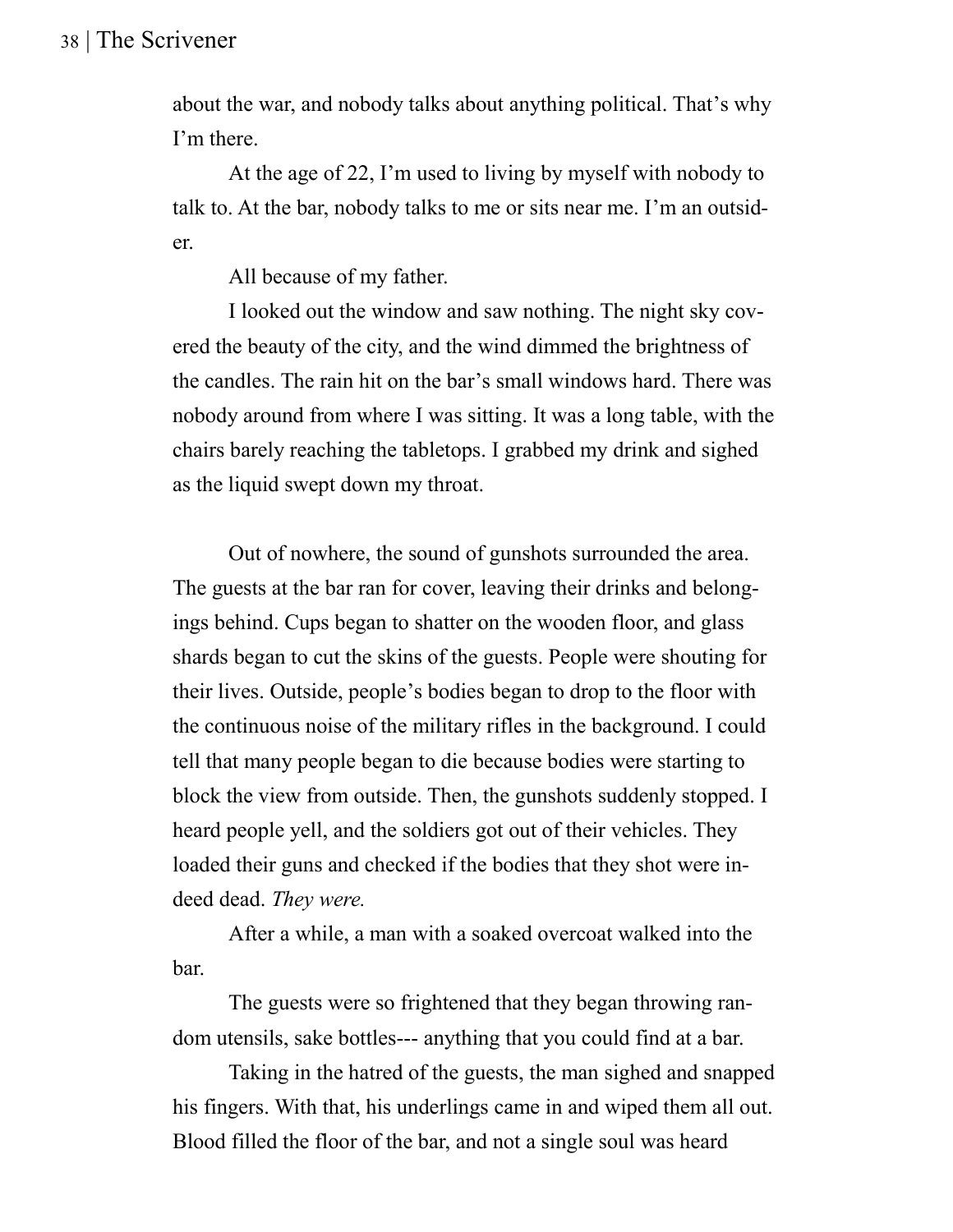breathing again. Except.

"Ugh…"

The bartender of the bar struggled to recover. His left hand was covering his wounded chest, and the other was searching for an object to defend himself.

The man in the overcoat and his troops ignored me for some reason and went straight for the shopkeeper.

The bartender's breathing began to grow faster with each second as the man walked closer to him. The man grinned as he reached the owner of the bar.

"Thought that the war wouldn't reach this place, am I safe to assume that?"

The bartender didn't respond. He was trying to save his strength for another, disastrous thing.

The military personel sighed again, but this time, he closed his eyes.

"This bar was supposed to be neutral. Everyone was supposed to live in harmony here. The higher-ups even agreed with your terms, bartender,"

The man bent down until his face was aligned with the shopkeeper's. *"Then what's a family member of the Bercener family doing here?"*

The bartender's eyes widened, as though he only knew then why people were avoiding me this entire time. Not because I was an introvert, but because of my family's lineage.

"I… Didn't know that…" The bartender struggled to speak those words.

"Do you take me for a fool?" The man grabbed the bartender by his pale, silver hair. "Where is he?" The man spoke in all seriousness.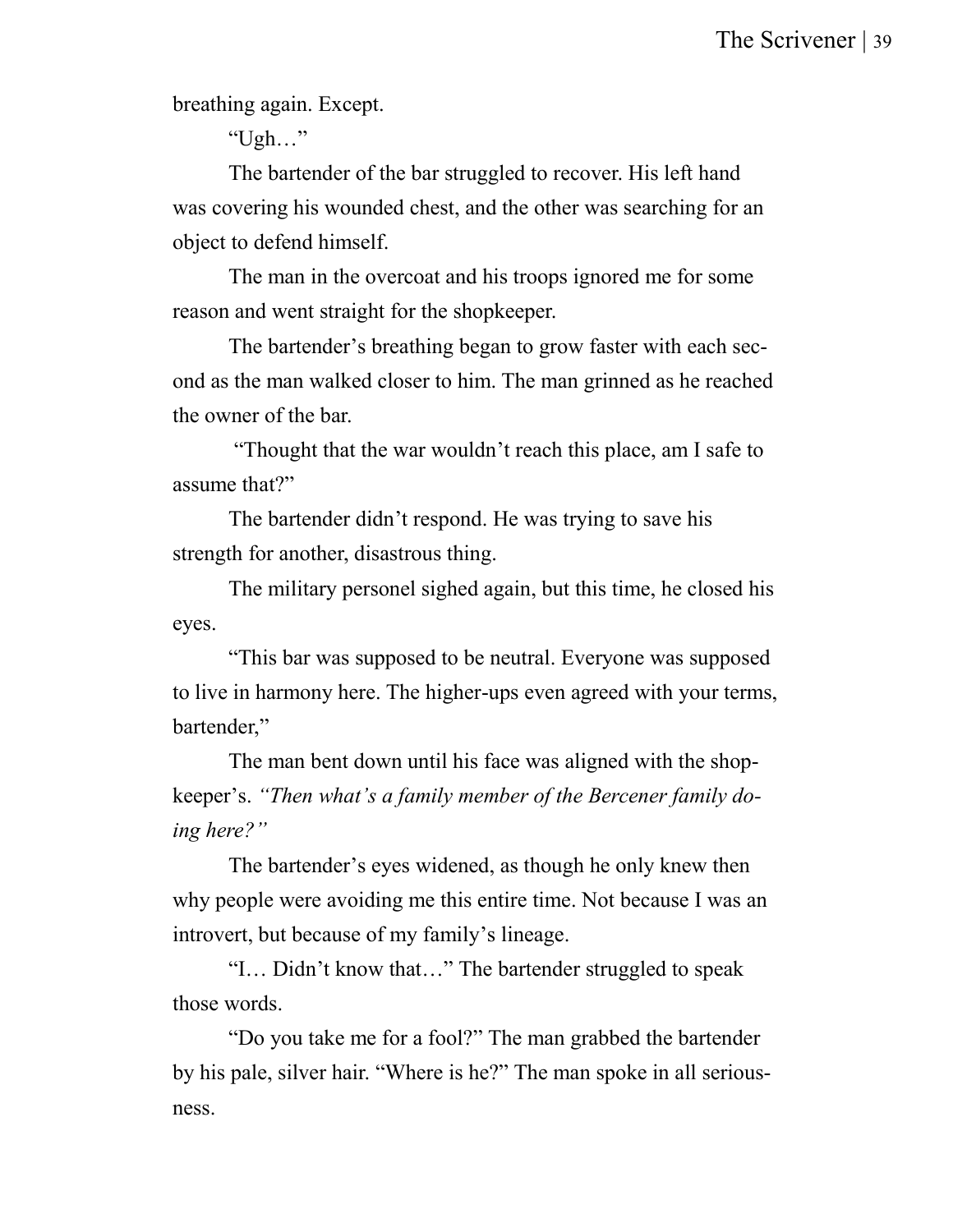That's when I began to make my move.

On my right was a body. Her eyes were still widened by the surprise of her death. To my left, there was nothing except for the door—the exit.

I hurriedly began my escape from El Camino's bar as the man snapped the bartender's neck.

The man dropped the body as if it were nothing, and turned towards the direction that I was heading towards.

The man grinned and then ran towards me almost at the speed of sound. That would be impossible for an average human.

Not an average human?

Then what was he?

Despite my knowledge of the war, I couldn't think of any way of how he could've obtained this ability, but it was too late to do anything now. The man in the overcoat had reached my location, and his grin grew wider.

"I take it that you're Yaz Bercerner?"

That was the first time that anyone talked to me at this bar in El Camino.

"What if I say yes?"

"Then you're coming with me. So, are you Yaz Bercerner?"

I hated my life. Because of my father, people had been ignoring me; I even couldn't go to college.

Even my family members had gone their separate ways to survive the war.

My father, though- he was prospering from the war and was governing his rebel organization.

Ever since my father left the Bercener lineage, another family has taken over this country of the Mayanso Republic, but I'd forgotten their name.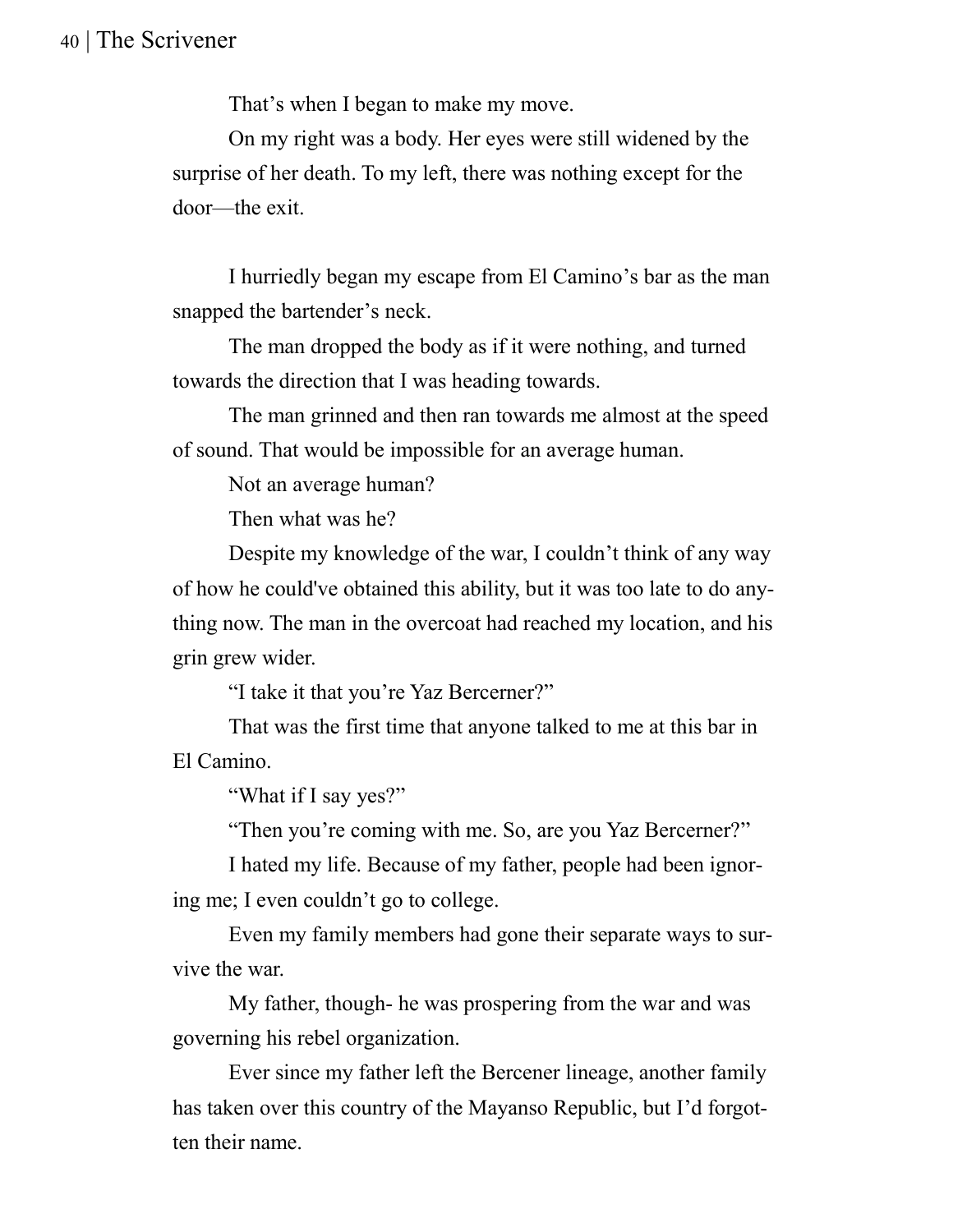"Then I say yes," I gave away my true identity, "but may I ask your name, man in the overcoat?"

The man changed his expression as he introduced himself.

"Spencer Gillian," his overcoat somehow fluttered without the presence of the wind, "My name is Spencer Gillian, thanks for asking."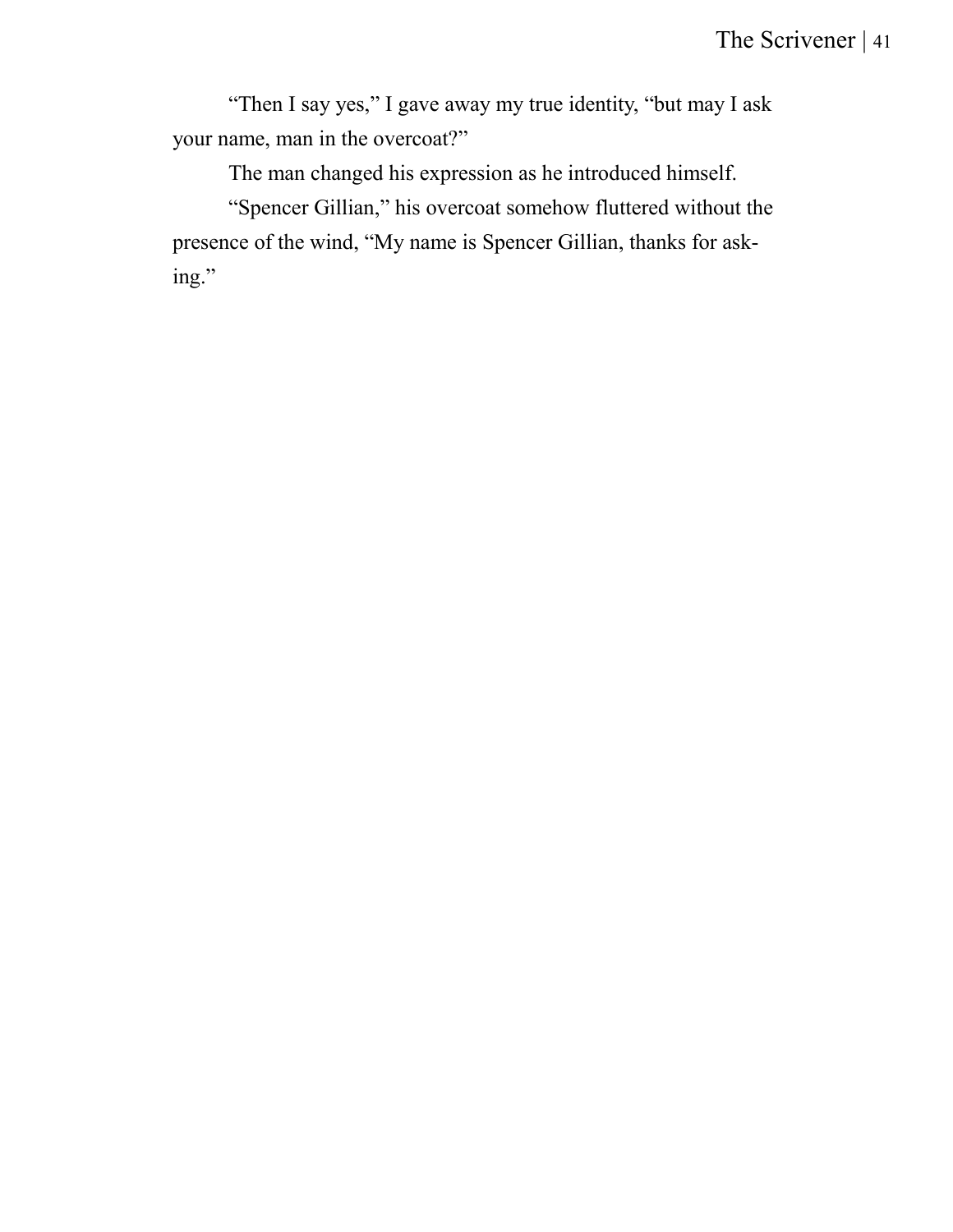### Ode to Koi & Pond by Jens Hieber

Dive to the depths, dashing sleek, Angelic shimmer, with orange flash. Movements, scaled and wondrous meek, slice nautical furrows by your swish. Yet darkly thou art e'er confined, Bounded by that shining surface, dipping down to regions green and dimmer; by edges hard and base defined, Limiting thy play and darting, Offering us but partial view and glimmer.

Drooping vines hang lively from eaves framing the bouldered and mossy pools; Browning, decaying the surface of leaves; the sprinkling of outer wetness cools. The algae from within expands the depths As sprinkles leave their hasty stippling. For some, dullness suffused the erratic splatter, But your realm is undaunted by the drops. From below arises the controlled rippling, Home to shelter, undisturbed by scatter.

Conjoined, this pond my spirit lifts: Both immobile plant and cut as knife, Reflective sheen and dark Balthazar's gifts, Puddle and luck merge—sphere of life. The constant drop and splash of water fall is movement no less live than feeding shadowed; The plants, limbs extending, waving, drooping, As vital as the wall and violent squall: Immortal blend of breath and breathing hallowed Extends to dome & dust—alert in vibrant teeming.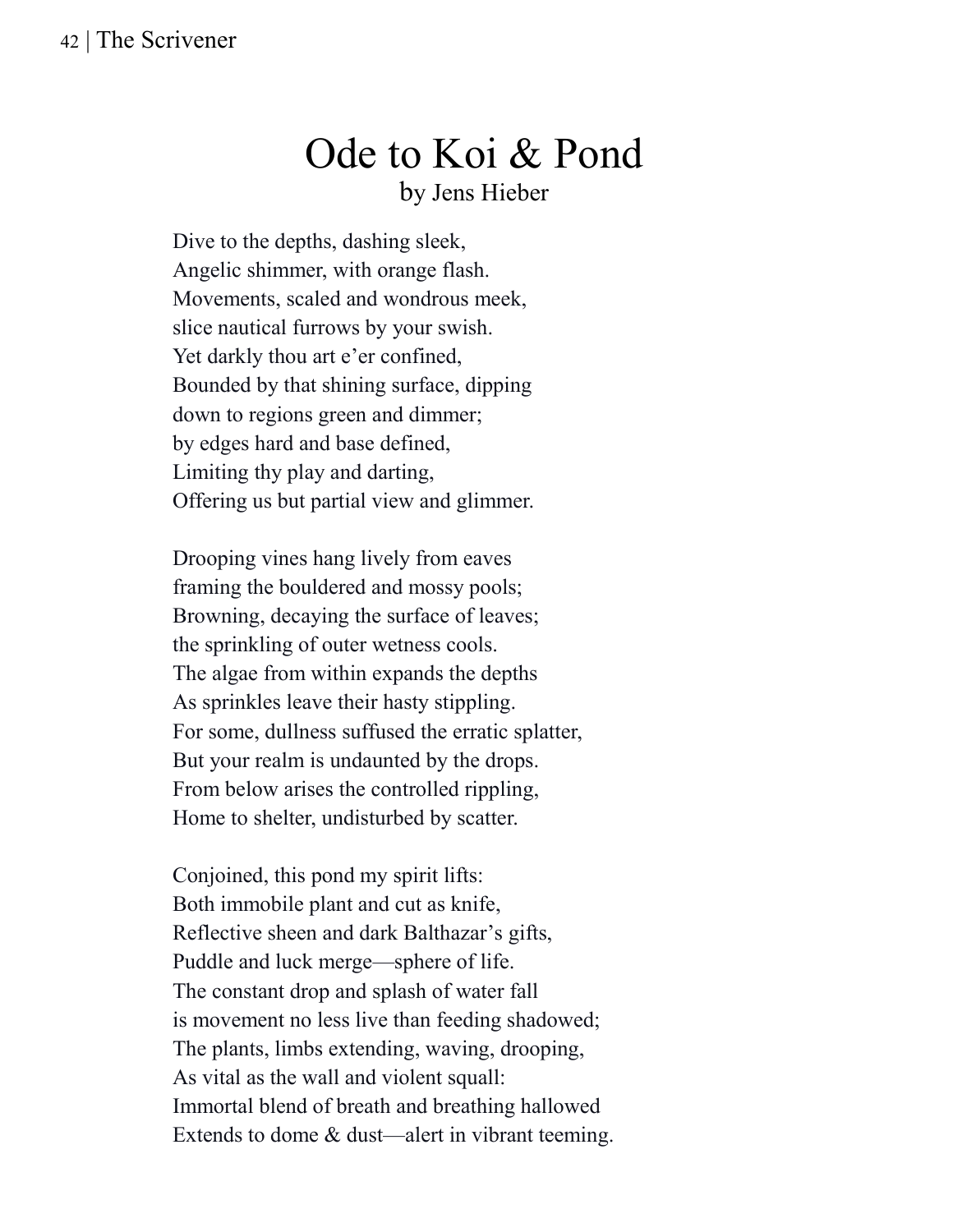### She Had Them Too by Laviynia Menon

Flashes of colour, A ball like no other.

Blue, yellow, gold and green, their eyes are decorated, completely unseen. He walks past them, one after another, He can't even tell between his sister and his mother.

From the bridges of their noses, Their masks frame their eyes with roses. Dresses magnificent, smiles warm, He looks at his reflection and thinks he should be trying to conform.

> He refuses whispers of a dance, Their eyes all lovely and pure, they're in a trance. For how brown and pretty are theirs, His should be no different, he declares.

> > Broken mirrors and shattered glass, His eyes are not the same, alas.

Then he spots her, empty eyes and all, A shy wave, he answers her call. A dress as magnificent as the rest, But her eyes— they're the best.

Hollow and empty, devoid of love, She fills the checkboxes, all of the above. Her smile is shallow, it doesn't reach her eyes, It looks eerily familiar, to his surprise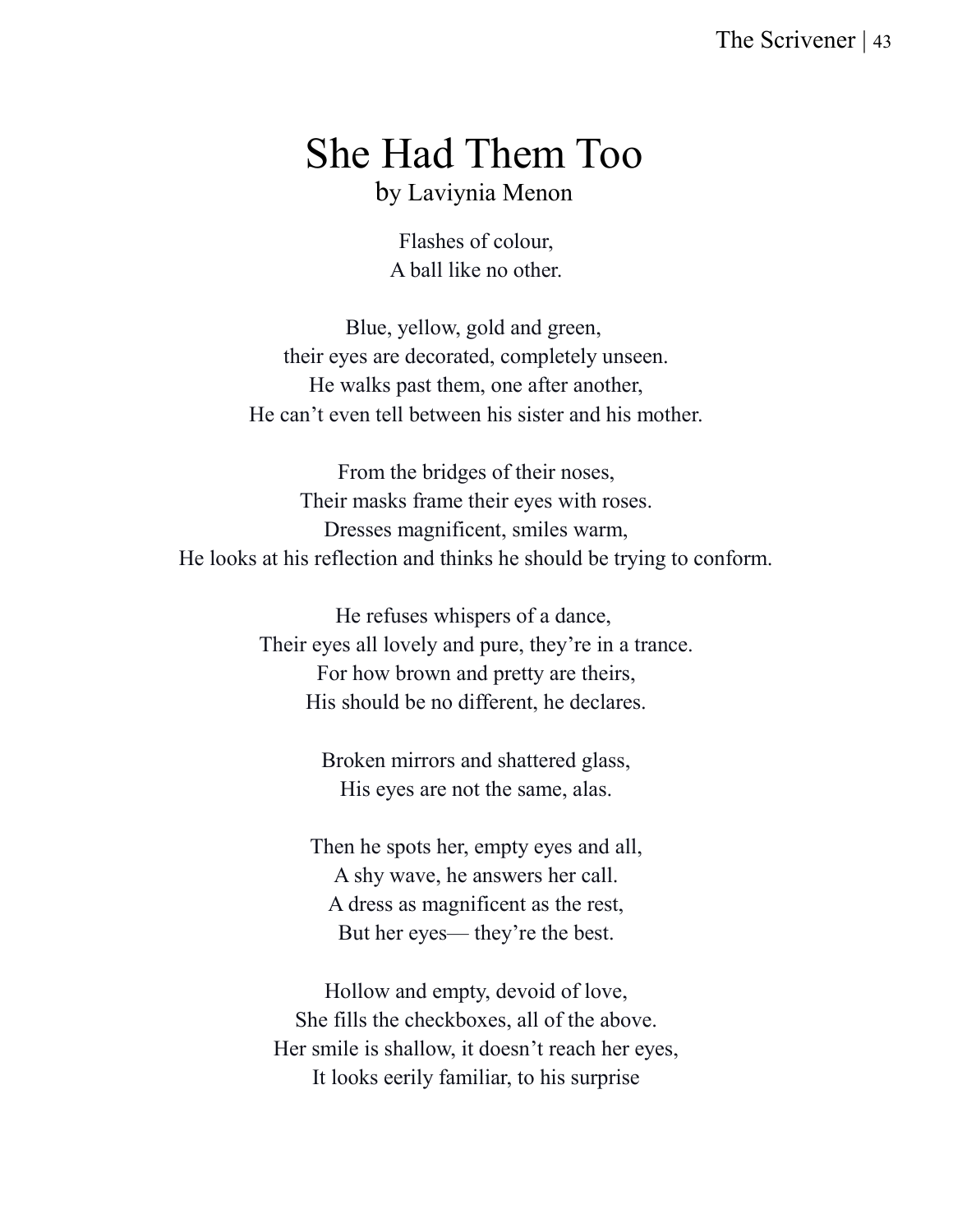Youth is adrenaline, energy and more, They dance, her dress sweeping the floor. But when the song ends they part their ways, Both their lonely eyes ablaze.

He watches her disappear, his vision fades. He's so sick of masquerades.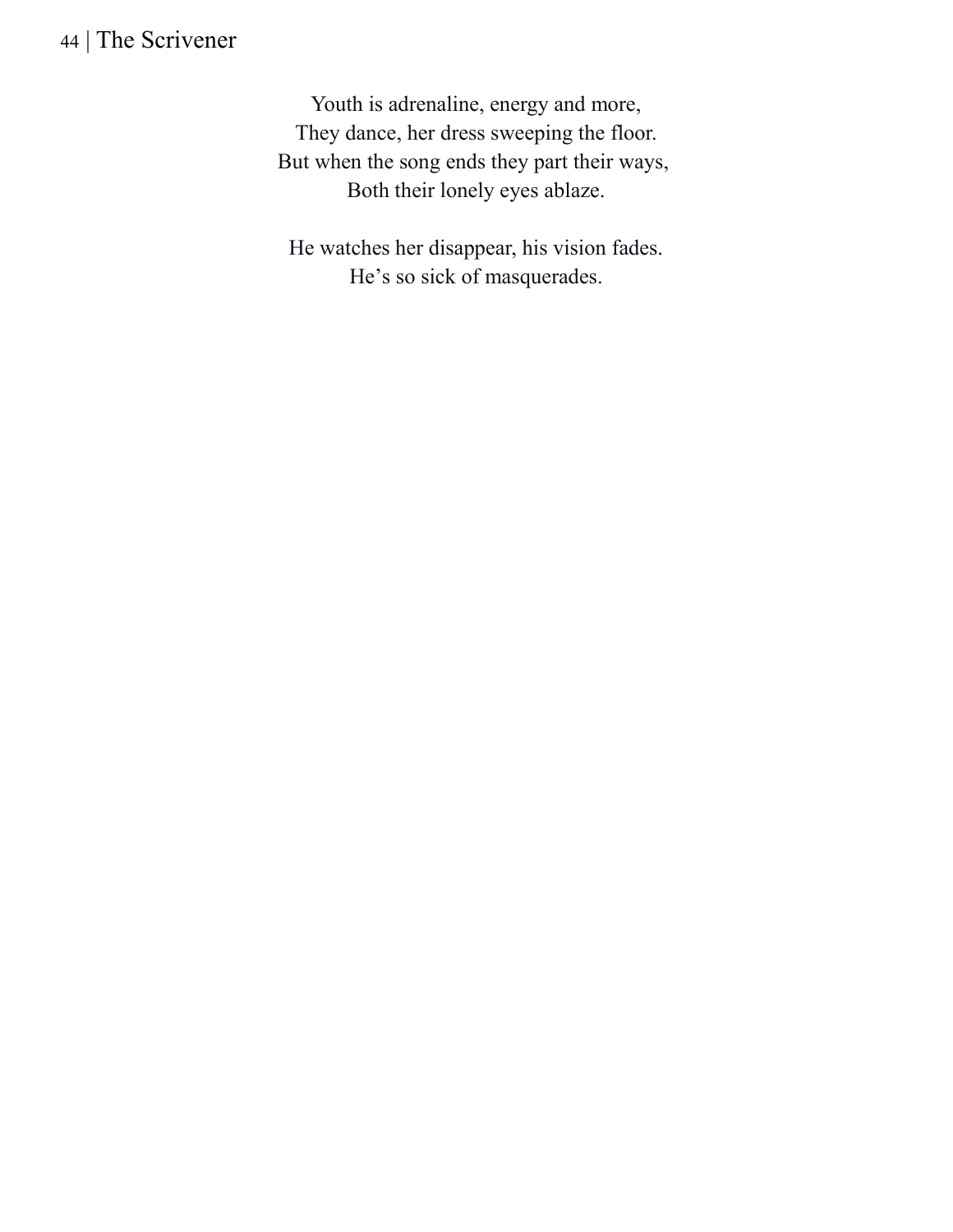### The Final Leg by Corinne Fraley

Tailed by a white foamy alligator, the frightened boat skipped faster across the water. Desperately bouncing towards the shore with the watery jaws nipping close at the hull, the captain worried for his vessel. The old girl creaked and groaned while the pitiful engine sputtered pathetically. They'd make it to the shore– that he was certain of… But how much farther than that? Sighing, the captain held the wheel steady and pushed on.

Closer and closer… The storm snapped at the rudder. The shore snickered only a little ways off– yet still too far. Despite the countless times this chase between the boat and the sea had transpired, the man questioned whether this next thrashing wave marked the last moment of their journey.

"Come on, one last jump," he whispered. The boat kicked and struggled a last leg, coughing up a large horrid plume of smoke. She choked miserably.

"Almost," he pleaded, "Please, almost there old girl…"

The boat wheezed as she made land, heaving gratefully on the rain-bulleted shore. The engine made a final sickly hack and died away as the captain empathetically patted his lady. He hopped onto the war-torn sand and turned to gaze at the bruised and battered boat. The storm had ensnared its prey and ravaged the poor thing from stern to bow. It had attacked mercilessly and finally, even after years and years of fighting upon mountainous waves and against perilous snapping winds, it fully devoured the little boat. Years the captain spent with the boat stuck on by scratches, water patches, little encrusted barnacles and a tattered sea flag were all washed away. A cold, curdling wind slapped his face viciously. He squeezed deeply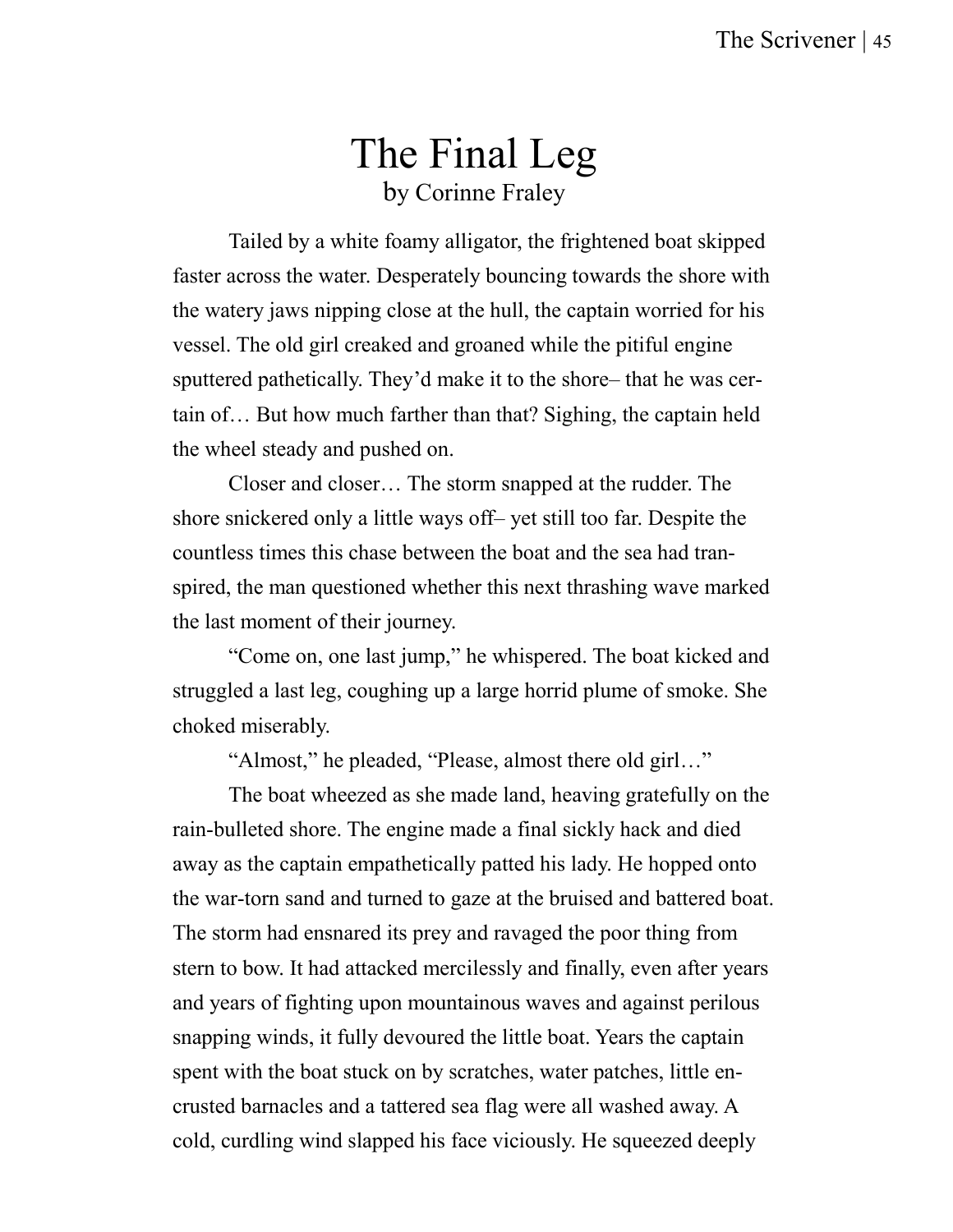into his coat. The storm recoiled venomously, glaring at his escape. His eyes shifted blearily back and forth from the solemn beach to his old friend. The boat stared helplessly at him.

 "I'll have to get a new one," the stoic captain hummed. Curling overhead, dark clouds began dripping, warning of the beast's renewed strength. The captain took a last look at the sky and then quietly strode off, leaving the carcasses for the storm to finish. He was a practical man.